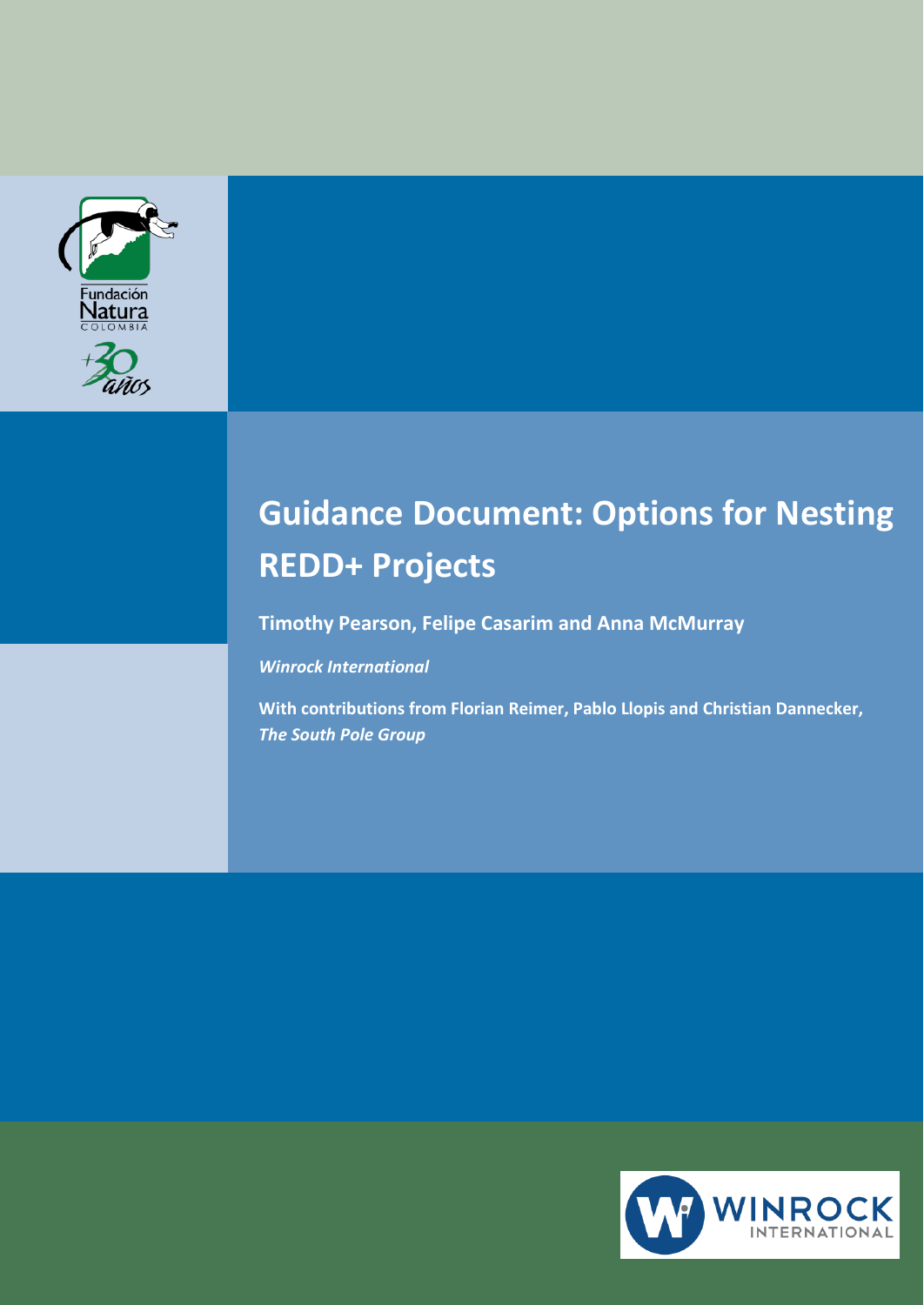

*This document has been developed as part of the Memorandum of Understanding signed by Fundación Natura Colombia (FNC) and the Verified Carbon Standard (VCS), with the support of the Fund for the Global Environment Facility (GEF) through the Inter-American Development Bank (IDB). Additional support was provided by VCS through funding from the Government of Norway's International Climate and Forest Initiative (NICFI), under the Norwegian Agency for Development Cooperation (NORAD).*

#### *Please cite as:*

Pearson TRH, Casarim FM and McMurray A. 2016. Guidance Document: Options for Nesting REDD+ Projects. Commissioned by Fundación Natura Colombia. Pp 29.

### <span id="page-1-0"></span>Acknowledgments

Winrock International wishes to acknowledge generous funding for this document from Fundación Natura and NICFI. Guidance and intellectual input was received throughout from Naomi Swickard, Carolyn Ching and Toby Janson-Smith of the Verified Carbon Standard.

We thank the following experts for important peer review and intellectual input: Lucio Pedroni, Manuel Estrada, Kyle Holland, Adam Gibbon, Gabriel Eickhoff and Michael Korchinsky.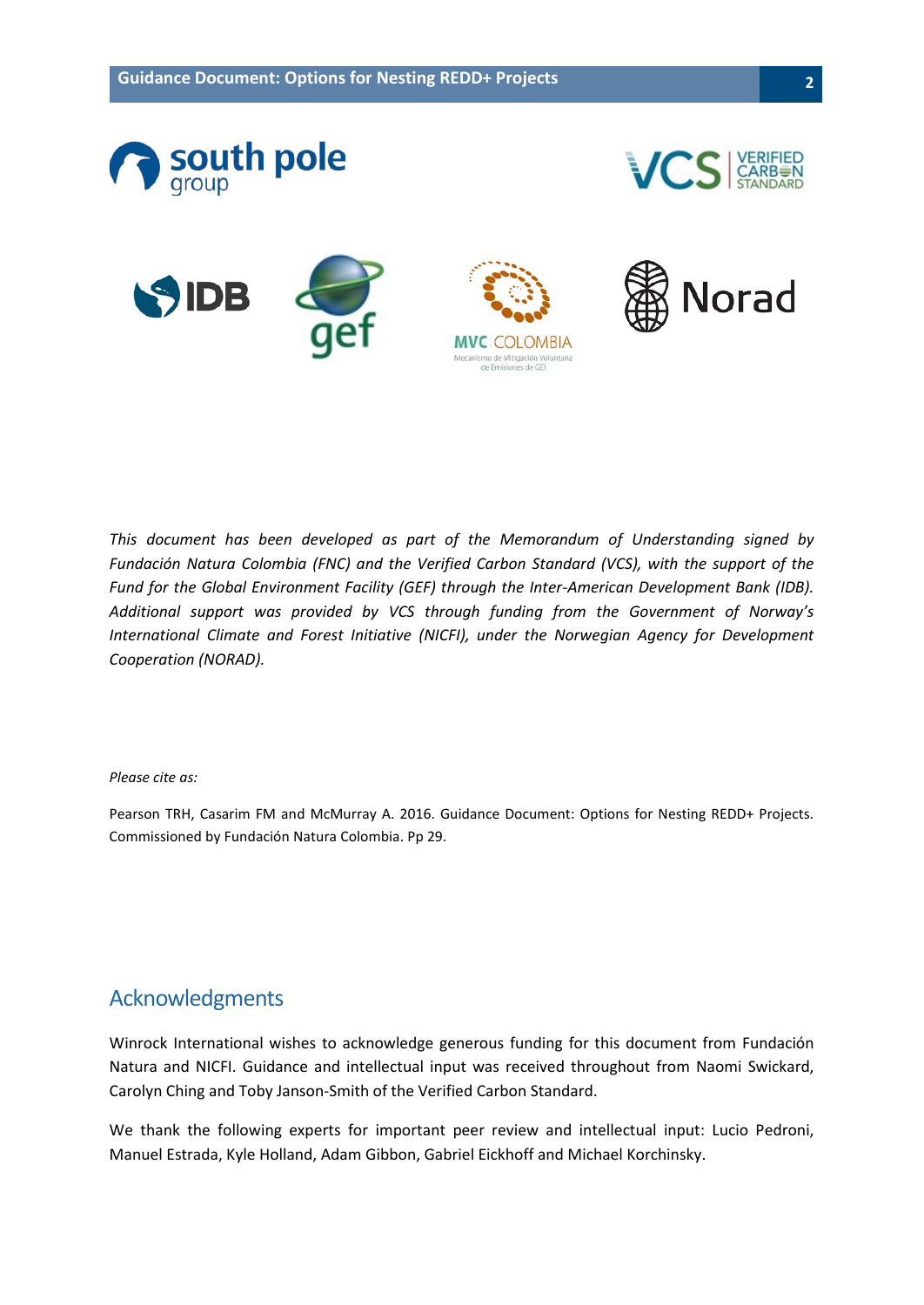## **CONTENTS**

| L.<br>Project-Favored: Expand jurisdictional program to include accounting of additional activities, pools,<br>Mutually-Beneficial: Separate accounting for activities, pools and/or gases that are outside the<br>INCONGRUENT BASELINES EMPLOYING DIFFERENT APPROACHES, PROJECTIONS, SPATIAL SCALES, AND/OR DATA<br>H.<br>Jurisdiction-Favored: Area-based division of the jurisdictional forest reference emission level or forest<br>INCONGRUENT MEASUREMENT WITH DIFFERING DATA SOURCES, SPATIAL SCALES, AND TIME PERIODS 20<br>III.<br>IV. ACCOUNTING FOR LEAKAGE (RISK OF PROJECT REDUCTIONS BEING DISPLACED) AND REVERSALS (RISK OF NON-<br>Jurisdiction-Favored: Establish fixed tax / standard leakage and non-permanence deductions 23<br>V.<br>VI. |                                                                                                           |  |
|---------------------------------------------------------------------------------------------------------------------------------------------------------------------------------------------------------------------------------------------------------------------------------------------------------------------------------------------------------------------------------------------------------------------------------------------------------------------------------------------------------------------------------------------------------------------------------------------------------------------------------------------------------------------------------------------------------------------------------------------------------------|-----------------------------------------------------------------------------------------------------------|--|
| Mutually-Beneficial: Variable deductions based on risks of leakage and non-permanence 25                                                                                                                                                                                                                                                                                                                                                                                                                                                                                                                                                                                                                                                                      |                                                                                                           |  |
|                                                                                                                                                                                                                                                                                                                                                                                                                                                                                                                                                                                                                                                                                                                                                               |                                                                                                           |  |
|                                                                                                                                                                                                                                                                                                                                                                                                                                                                                                                                                                                                                                                                                                                                                               |                                                                                                           |  |
|                                                                                                                                                                                                                                                                                                                                                                                                                                                                                                                                                                                                                                                                                                                                                               |                                                                                                           |  |
|                                                                                                                                                                                                                                                                                                                                                                                                                                                                                                                                                                                                                                                                                                                                                               |                                                                                                           |  |
|                                                                                                                                                                                                                                                                                                                                                                                                                                                                                                                                                                                                                                                                                                                                                               |                                                                                                           |  |
|                                                                                                                                                                                                                                                                                                                                                                                                                                                                                                                                                                                                                                                                                                                                                               |                                                                                                           |  |
|                                                                                                                                                                                                                                                                                                                                                                                                                                                                                                                                                                                                                                                                                                                                                               |                                                                                                           |  |
|                                                                                                                                                                                                                                                                                                                                                                                                                                                                                                                                                                                                                                                                                                                                                               |                                                                                                           |  |
|                                                                                                                                                                                                                                                                                                                                                                                                                                                                                                                                                                                                                                                                                                                                                               |                                                                                                           |  |
|                                                                                                                                                                                                                                                                                                                                                                                                                                                                                                                                                                                                                                                                                                                                                               |                                                                                                           |  |
|                                                                                                                                                                                                                                                                                                                                                                                                                                                                                                                                                                                                                                                                                                                                                               |                                                                                                           |  |
|                                                                                                                                                                                                                                                                                                                                                                                                                                                                                                                                                                                                                                                                                                                                                               |                                                                                                           |  |
|                                                                                                                                                                                                                                                                                                                                                                                                                                                                                                                                                                                                                                                                                                                                                               |                                                                                                           |  |
|                                                                                                                                                                                                                                                                                                                                                                                                                                                                                                                                                                                                                                                                                                                                                               |                                                                                                           |  |
|                                                                                                                                                                                                                                                                                                                                                                                                                                                                                                                                                                                                                                                                                                                                                               |                                                                                                           |  |
|                                                                                                                                                                                                                                                                                                                                                                                                                                                                                                                                                                                                                                                                                                                                                               |                                                                                                           |  |
|                                                                                                                                                                                                                                                                                                                                                                                                                                                                                                                                                                                                                                                                                                                                                               |                                                                                                           |  |
|                                                                                                                                                                                                                                                                                                                                                                                                                                                                                                                                                                                                                                                                                                                                                               |                                                                                                           |  |
|                                                                                                                                                                                                                                                                                                                                                                                                                                                                                                                                                                                                                                                                                                                                                               |                                                                                                           |  |
|                                                                                                                                                                                                                                                                                                                                                                                                                                                                                                                                                                                                                                                                                                                                                               |                                                                                                           |  |
|                                                                                                                                                                                                                                                                                                                                                                                                                                                                                                                                                                                                                                                                                                                                                               |                                                                                                           |  |
|                                                                                                                                                                                                                                                                                                                                                                                                                                                                                                                                                                                                                                                                                                                                                               |                                                                                                           |  |
|                                                                                                                                                                                                                                                                                                                                                                                                                                                                                                                                                                                                                                                                                                                                                               |                                                                                                           |  |
|                                                                                                                                                                                                                                                                                                                                                                                                                                                                                                                                                                                                                                                                                                                                                               |                                                                                                           |  |
|                                                                                                                                                                                                                                                                                                                                                                                                                                                                                                                                                                                                                                                                                                                                                               |                                                                                                           |  |
|                                                                                                                                                                                                                                                                                                                                                                                                                                                                                                                                                                                                                                                                                                                                                               |                                                                                                           |  |
|                                                                                                                                                                                                                                                                                                                                                                                                                                                                                                                                                                                                                                                                                                                                                               |                                                                                                           |  |
|                                                                                                                                                                                                                                                                                                                                                                                                                                                                                                                                                                                                                                                                                                                                                               |                                                                                                           |  |
|                                                                                                                                                                                                                                                                                                                                                                                                                                                                                                                                                                                                                                                                                                                                                               |                                                                                                           |  |
|                                                                                                                                                                                                                                                                                                                                                                                                                                                                                                                                                                                                                                                                                                                                                               |                                                                                                           |  |
|                                                                                                                                                                                                                                                                                                                                                                                                                                                                                                                                                                                                                                                                                                                                                               |                                                                                                           |  |
|                                                                                                                                                                                                                                                                                                                                                                                                                                                                                                                                                                                                                                                                                                                                                               |                                                                                                           |  |
|                                                                                                                                                                                                                                                                                                                                                                                                                                                                                                                                                                                                                                                                                                                                                               |                                                                                                           |  |
|                                                                                                                                                                                                                                                                                                                                                                                                                                                                                                                                                                                                                                                                                                                                                               | Mutually-Beneficial: Parallel trading of ERRs for existing projects, but new projects trading exclusively |  |
|                                                                                                                                                                                                                                                                                                                                                                                                                                                                                                                                                                                                                                                                                                                                                               |                                                                                                           |  |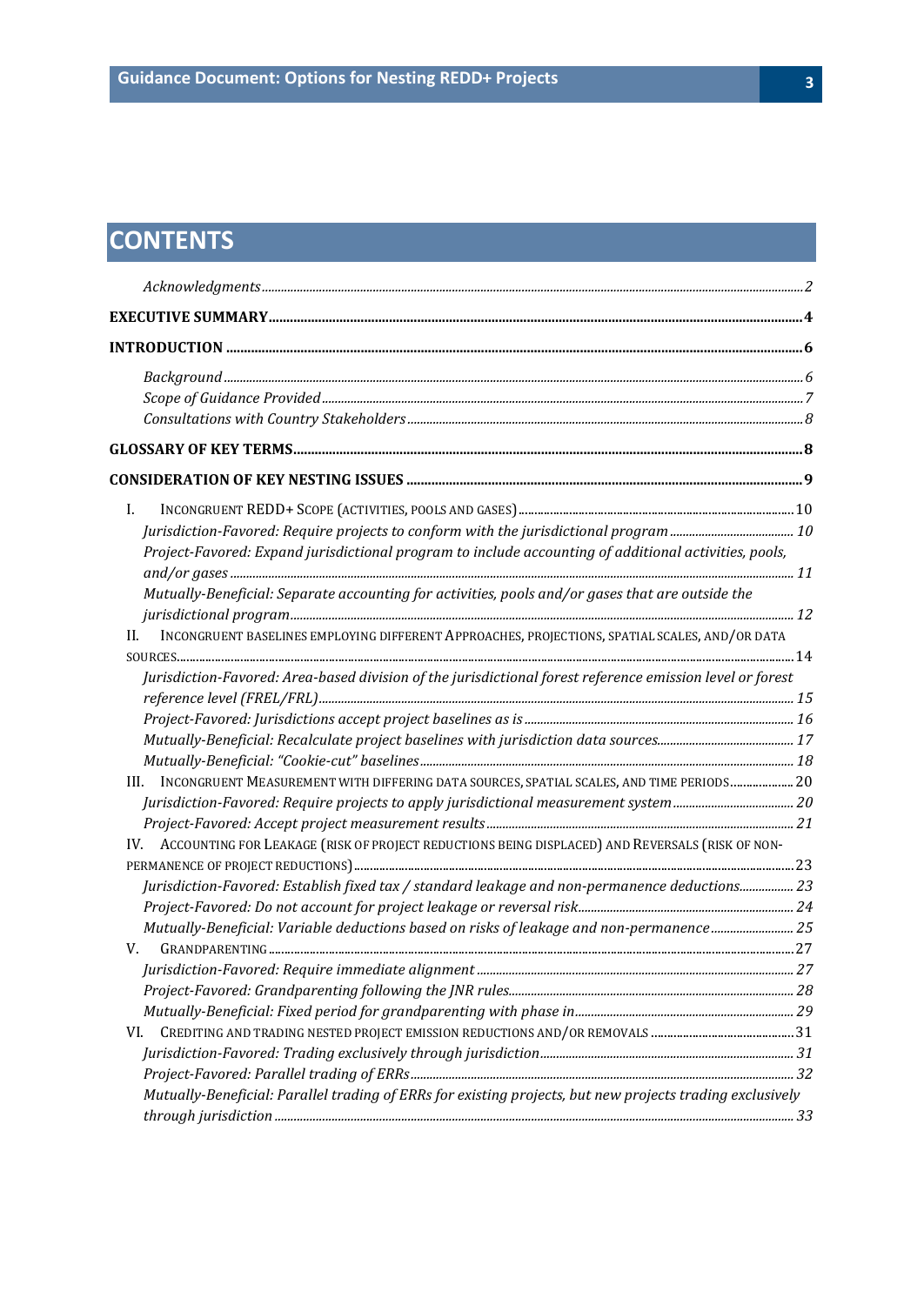## <span id="page-3-0"></span>**EXECUTIVE SUMMARY**

The nesting of REDD+ projects in subnational and national programs is necessary to ensure integrated accounting of emissions reductions and to facilitate the equitable distribution of benefits from these reductions.

Many options exist for jurisdictional programs with regard to nesting strategies and nesting plans that present a challenge in terms of deciding the path forward. This guidance document presents options in three categories:

- Jurisdiction-favored where the policies are dominantly in the interests of the jurisdiction, protecting it from risks and maximizing the jurisdiction's proportion of emission reductions and/or removals (ERRs), *but* likely dissuading private sector participation in achieving such results;
- Project-favored where the nesting requirements support and encourage the establishment of projects, with the private sector playing a key role in achieving ERRs. *However*, this project-fostering approach likely reduces the ERRs the jurisdiction can claim and introduces risks for the jurisdiction;
- Mutually-beneficial where options are intended to strike a compromise to encourage project participation while maintaining jurisdictional preeminence. For jurisdictions that want private investment through projects to be part of the REDD+ solution, a mutually-beneficial solution should be preferred.

This report discusses key technical issues related to the nesting of REDD+ projects, presents a list of operational solutions to each of these issues as follows:

#### **I. Incongruent REDD+ Scope (activities, pools, and gas)**

- *Jurisdiction-Favored: Require projects to conform with the jurisdictional program*
- *Project-Favored: Expand jurisdictional program to include accounting of additional activities, pools, and/or gases*
- *Mutually-Beneficial: Separate accounting for activities, pools, and/or gases that are outside the jurisdictional program*
- **II. Incongruent baselines employing different approaches, projection methods, spatial scales, and/or data sources**
	- *Jurisdiction-Favored: Area-based division of the jurisdictional forest reference emission level or forest reference level (FREL/FRL)*
	- *Project-Favored: Jurisdictions accept project baselines as is*
	- *Mutually-Beneficial: "Cookie-cut" baselines (i.e., extract project baselines from spatially explicit jurisdictional baseline)*
	- *Mutually-Beneficial: Recalculate project baselines with jurisdiction data sources*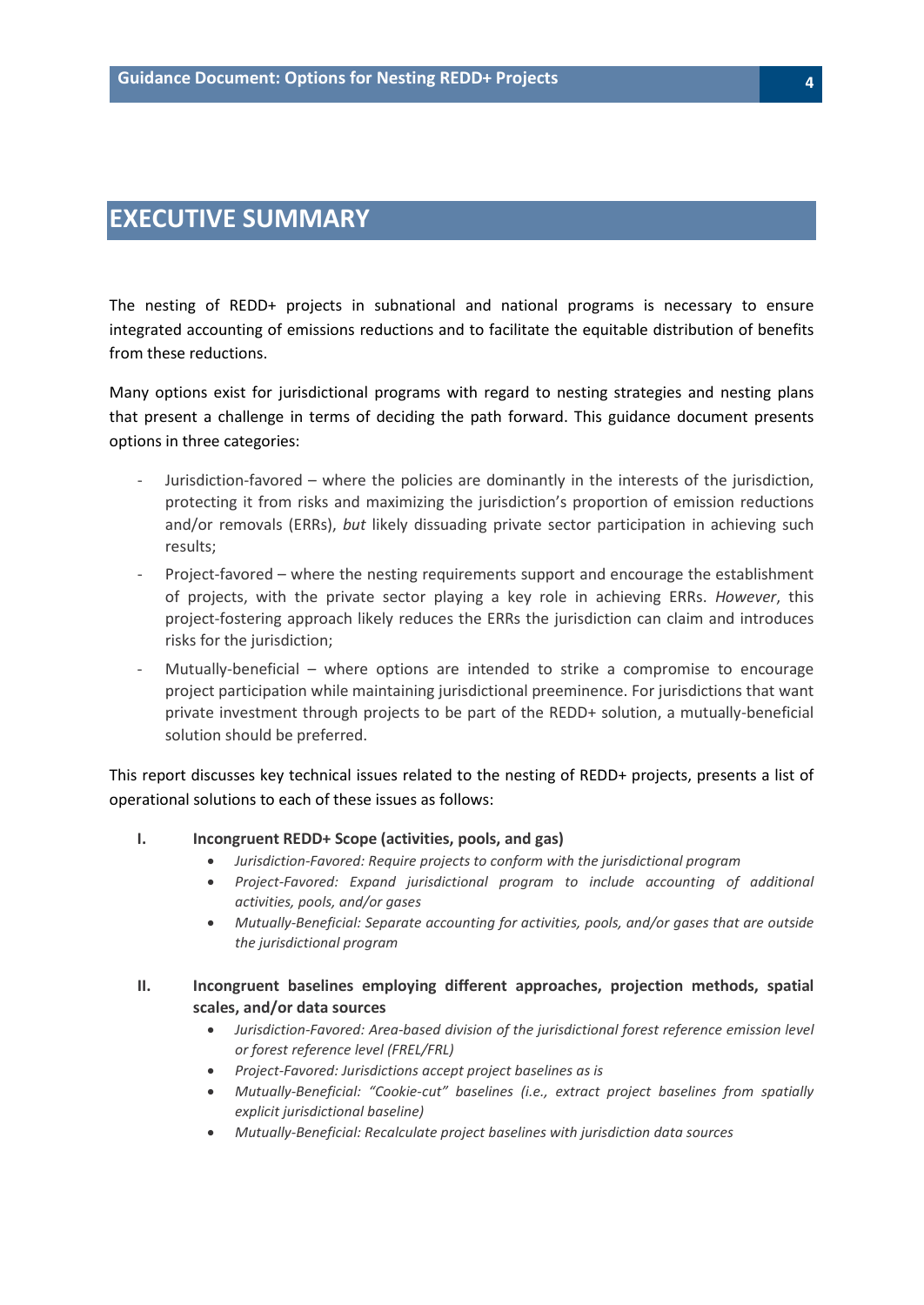#### **III. Incongruent measurements with differing data sources, spatial scales, and time periods**

- *Jurisdiction-Favored: Require projects to apply jurisdictional measurement system*
- *Project-Favored: Accept project measurement results*

#### **IV. Allocation for leakages and reversals**

- *Jurisdiction-Favored: Establish fixed tax / standard leakage and non-permanence deductions*
- *Project-Favored: Do not account for project leakage or reversal risk*
- *Mutually-Beneficial: Variable deductions based on risks of leakage and non-permanence*

#### **V. Grandparenting**

- *Jurisdiction-Favored: Require immediate alignment*
- *Project-Favored: Grandparenting following the JNR rules*
- *Mutually-Beneficial: Fixed period for grandparenting with phase in*

#### **VI.** Crediting and trading nested project emission reductions and/or removals

- *Jurisdiction-Favored: Trading exclusively through jurisdiction*
- *Project-Favored: Parallel trading of ERRs*
- *Mutually-Beneficial: Parallel trading of ERRs for existing projects, but new projects trading exclusively through jurisdiction*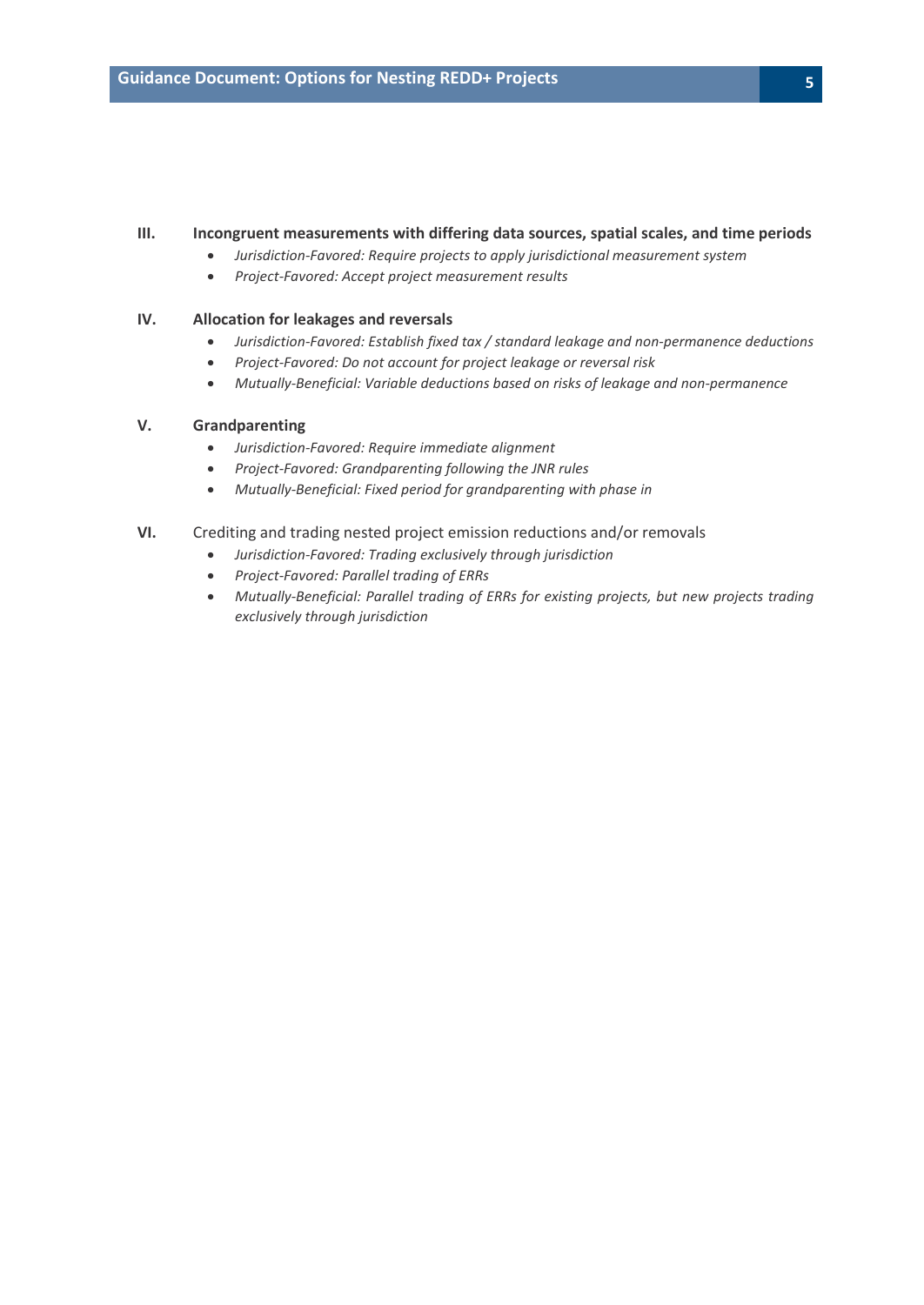## <span id="page-5-0"></span>**INTRODUCTION**

#### <span id="page-5-1"></span>**Background**

Nesting represents a set of provisions aimed at "fitting" lower-level REDD+ programs and projects into larger scale jurisdictional (e.g. national) initiatives. It includes criteria and requirements to ensure the alignment of technical elements and data and the accuracy of emission reductions and/or removals across accounting levels, i.e. projects, subnational programs, and national programs.

As national and sub-national approaches to REDD+ are increasingly being developed and implemented, there remains a significant need for direct investment and implementation of activities in areas that are under threat. It is important that such investment and activities at the project scale are encouraged so that performance can be achieved, and then rewarded. These site-specific activities require nesting so that they can be harmonized and contribute positively to governmental REDD+ programs.

How nesting is implemented is critically important for the following reasons:

- 1. **Nesting impacts whether new and existing projects, and associated investment, will be encouraged or dissuaded**. For instance, if the nesting of a project into a jurisdictional program results in the project being required to significantly cut its projected emissions reductions, this could serve as a disincentive for future effective project development. Likewise, if nesting is perceived by jurisdictional governments as too complicated or requiring capacities beyond their reach, such governments may be tempted to ban projects or to reject recognizing their ERRs. Consequently, the **extent of private sector participation and investment** in these projects may be determined by the extent to which they are encouraged or prevented through nesting requirements.
- **2. Nesting has implications on the amount of emissions reductions available under the jurisdictional program.** The number, location and territorial extent of nested projects will directly affect the available ERRs that the jurisdiction can claim outside the project areas.
- **3. Nesting facilitates the equitable distribution of benefits from emissions reductions.** Nesting can ensure that communities engaged in or affected by projects and those distant from projects have equal opportunity to participate in reducing emissions or increasing sequestration and receiving fair distribution of benefits for doing so.
- **4. Nesting promotes the integrity of emissions accounting at all levels of REDD+ implementation and prevents double counting of emissions reductions.**

Nesting requirements should be designed to encourage the participation of civil society and private sector in REDD+ and to recognize the leadership and initiative of early action REDD+ projects, whose commitments made to local communities and indigenous groups should be respected, while also respecting the sovereignty and governance of jurisdictional REDD+ programs. The use of nesting will have an impact on the baselines used, the data collected, and ultimately the ERRs reported, and may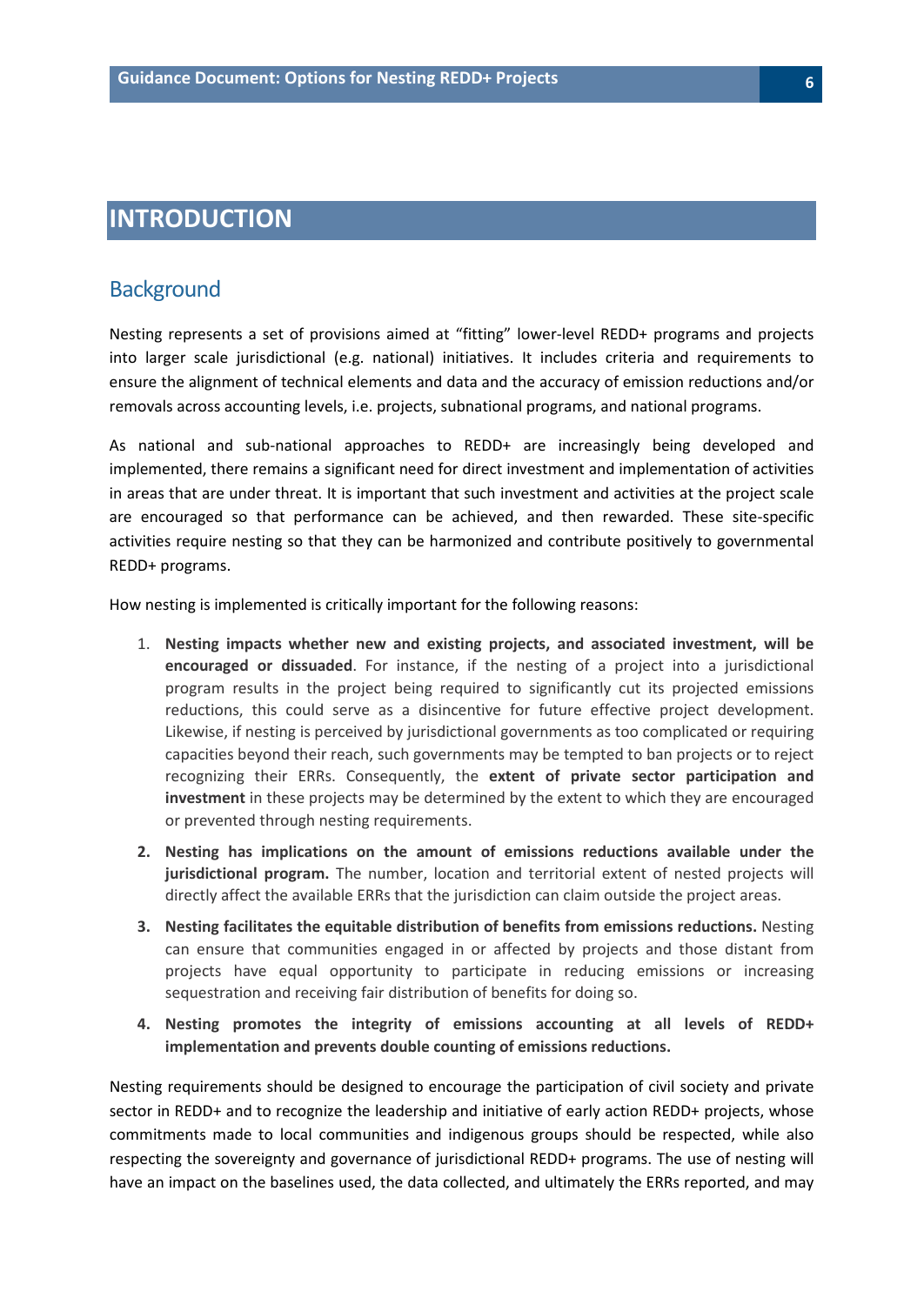influence benefit distribution. As such, nesting should be considered carefully and negotiated with both public and private actors, to foster project development and ensure fair allocation of ERRs.

### <span id="page-6-0"></span>Scope of Guidance Provided

The purpose of this guidance is to concisely identify key technical issues related to nesting and to provide potential solutions, discussing the implications of the various options presented. This document focuses on the technical aspects of key nesting issues, although the authors acknowledge the importance of socio-political and institutional arrangements to allow for nesting to occur.

Many options exist for jurisdictional programs with regard to nesting strategies and nesting plans that influence the decision of how to move forward. This guidance document presents options in three categories:

- Jurisdiction-favored where the policies are dominantly in the interests of the jurisdiction, protecting it from risks and maximizing the jurisdiction's proportion of emission reductions and/or removals, *but* likely dissuading private sector participation in achieving such results;
- Project-favored where the nesting requirements support and encourage the establishment of projects, with the private sector playing a key role in achieving ERRs *However*, this projectfostering approach likely reduces the ERRs the jurisdiction can claim and introduces risks for the jurisdiction;
- Mutually-beneficial where options are intended to strike a compromise to encourage project participation while maintaining jurisdictional preeminence. For jurisdictions that want private investment through projects to be part of the REDD+ solution, a mutually-beneficial solution should be preferred.

This guidance is not designed to be a complete technical blueprint for nesting. Additional guidance on the institutional needs and benefit sharing options relevant to nested REDD+ programs may be developed by the VCS in the future. Nesting manuals for application of the VCS Jurisdictional and Nested REDD (JNR) framework and others exist including:

The USAID LEAF Planning Guide – Integrating REDD+ accounting within a nested approach, available at: [http://www.leafasia.org/library/planning-guide-integrating-redd-accounting-within-nested](http://www.leafasia.org/library/planning-guide-integrating-redd-accounting-within-nested-approach)[approach](http://www.leafasia.org/library/planning-guide-integrating-redd-accounting-within-nested-approach)

The USAID FCMC Guidance for Jurisdictional and Nested REDD+ Program Design, available at: [https://rmportal.net/library/content/fcmc/publications/guidance-for-jurisdictional-and-nested-redd](https://rmportal.net/library/content/fcmc/publications/guidance-for-jurisdictional-and-nested-redd-program-design)[program-design](https://rmportal.net/library/content/fcmc/publications/guidance-for-jurisdictional-and-nested-redd-program-design)

While nesting refers to subnational programs as well as projects, the focus of this document is on the nesting of projects within the larger subnational or national jurisdictions.

Nested REDD+ programs will increasingly interact with the INDC (Intended Nationally Determined Contribution) process in countries. Where ERRs are allocated to projects and traded to entities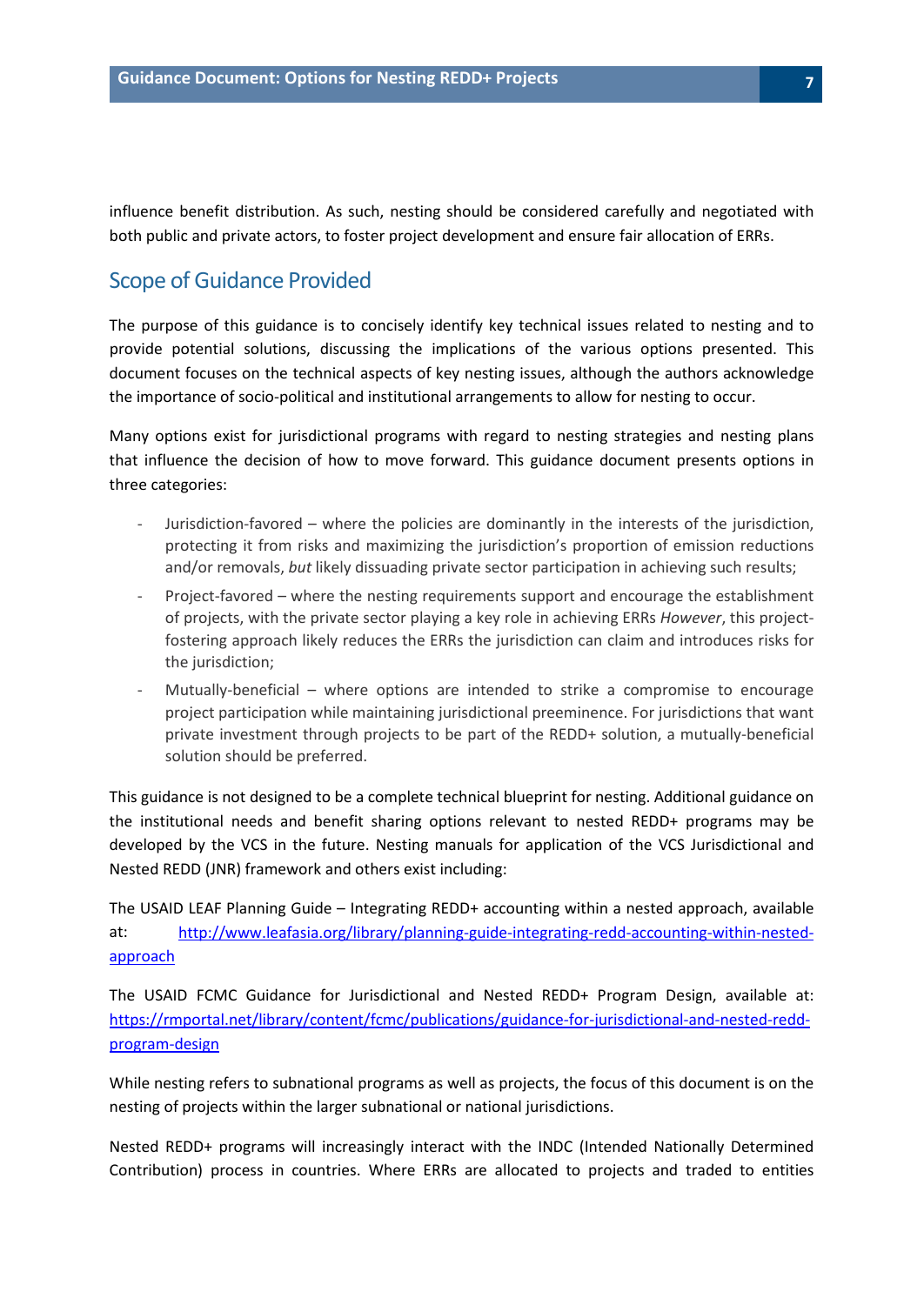outside the country, this activity must be considered and tracked for accurate INDC accounting for both the originating and destination countries.

The document is organized in a way that individual sections can be read independently by users seeking guidance on any of the particular issues discussed. Reading the document in its entirety is not necessary if readers have already identified a specific issue that needs resolving.

### <span id="page-7-0"></span>Consultations with Country Stakeholders

REDD+ stakeholders, including project developers and government officials involved in jurisdictional or national REDD+ programs, from four different countries were asked to provide their perspective on major nesting issues and potential solutions. $<sup>1</sup>$  $<sup>1</sup>$  $<sup>1</sup>$ </sup>

## <span id="page-7-1"></span>**GLOSSARY OF KEY TERMS**

This list is by no means exhaustive but identifies relevant key terms:

#### **Baseline vs Reference Level**

Baseline – here referred to as the "business as usual" scenario for projects against which emissions and sequestration under project implementation should be compared.

Reference Level – here referred to as the benchmark reference case for national and subnational emissions against which emissions and sequestration under the measurement of MRV should be compared.

#### **Nested Project vs Standalone Project**

l

Nested Project – here represents a project fully nested within a national or subnational jurisdiction, meeting all the criteria for registration and ongoing implementation within the jurisdiction.

Standalone Project – here represents a project outside of a national or subnational jurisdictional program, either due the fact that the program is not yet fully implemented or because the scope of the project is outside the area currently eligible for inclusion at the jurisdictional level.

<span id="page-7-2"></span> $1$  The stakeholder insights helped inform the development of this guidance document. Due to the sensitivity of the information, however, this document refrains from discussing the details that these stakeholders provided.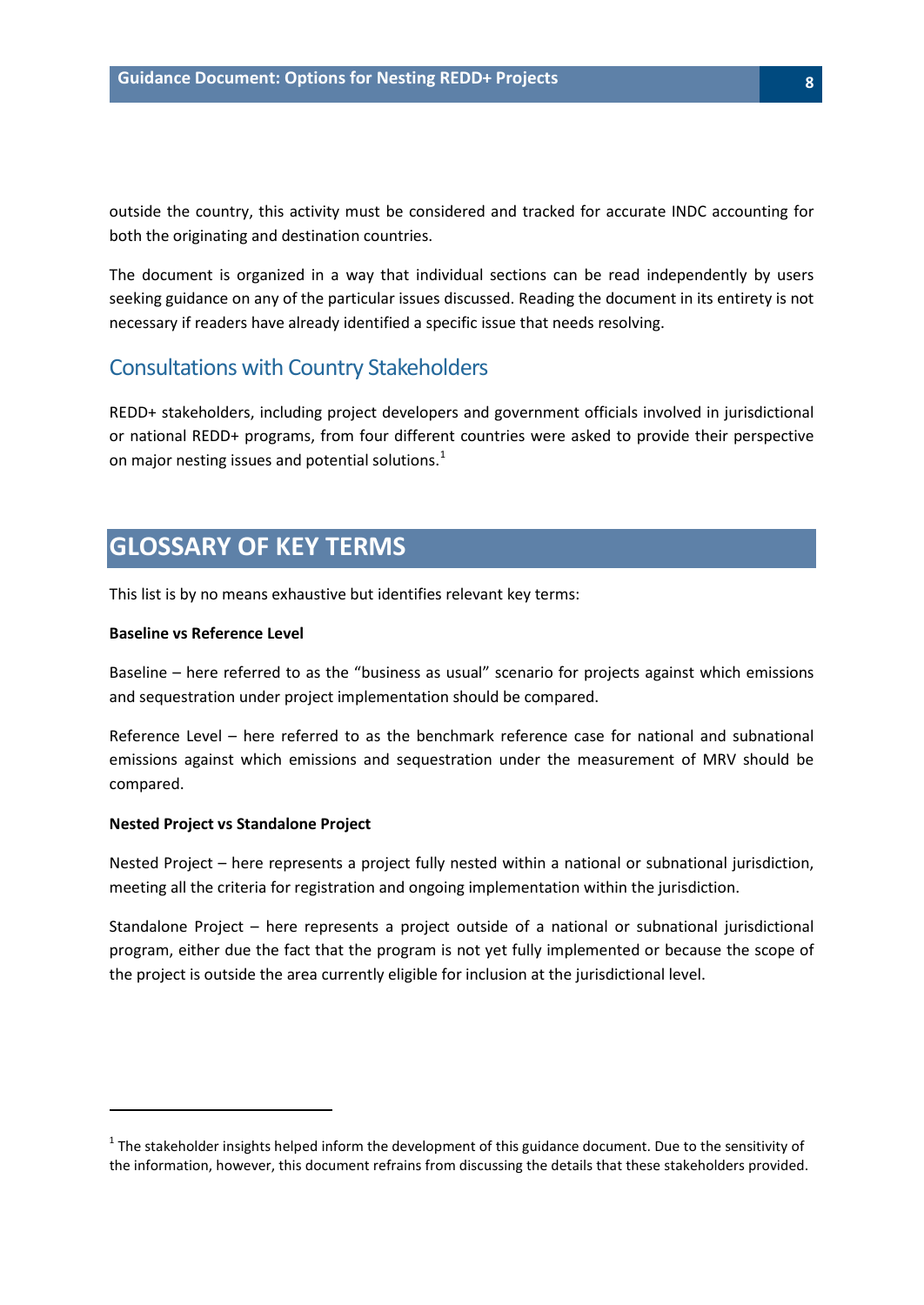## <span id="page-8-0"></span>**CONSIDERATION OF KEY NESTING ISSUES**

Six technical nesting issues are considered and discussed here in the form of short issues papers that highlight each issue's complexities and provide potential solutions and recommendations.

The issues are:

- 1. REDD+ Scope
- 2. Baselines / Reference Emission Levels
- 3. Measurement, Reporting and Verification
- 4. Leakage and Reversals
- 5. Grandparenting
- 6. Crediting and trading nested project emission reductions and/or removals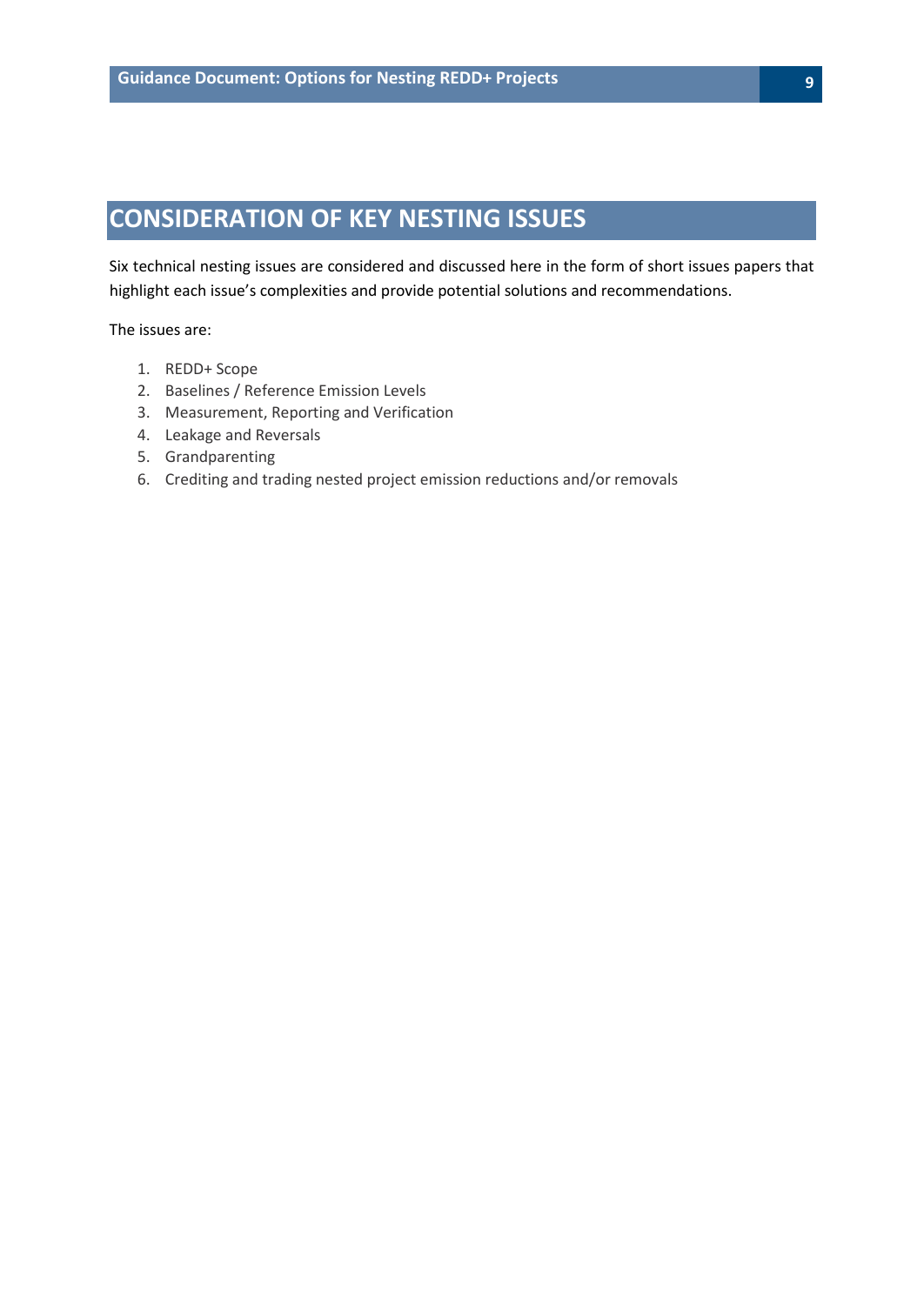# <span id="page-9-0"></span>**I. INCONGRUENT REDD+ SCOPE (ACTIVITIES, POOLS AND GASES)**

Differences in scope can exist between the hosting jurisdiction and projects, particularly early action projects developed prior to the jurisdiction's definition of REDD+ scope. These differences in scope pertain to activities, carbon pools and GHG gases considered and accounted for in the baseline and MRV systems at each level. For jurisdictions, divergence may represent foregone opportunities and compromised completeness in GHG accounting. For projects, it can lead to committed expenses without the potential for return when these projects become nested.

## <span id="page-9-1"></span>Jurisdiction-Favored: Require projects to conform with the jurisdictional program

Projects nested within the jurisdictional program would be required to adopt the jurisdictional scope in their baseline and future measurement, reporting, and verification (MRV) and exclude additional elements that are not part of the jurisdictional program (or alternately include additional elements). This ensures full consistency between projects and programs.

In the hypothetical example, this option would allow the project to account only for emissions reductions achieved by avoiding deforestation and forego emissions removals from forest carbon stock enhancements as a result of the agroforestry implementation.

#### HYPOTHETICAL EXAMPLE TO ILLUSTRATE SOLUTIONS:

*A project is seeking to stop deforestation by promoting the establishment of agroforestry as an alternative livelihood option for local communities who depend on forest products. This project therefore accounts for ERRs from avoided deforestation and removals from forest carbon stock enhancements (referred to as ARR in the VCS AFOLU Requirements) promoted by the establishment of the agroforestry systems. However, the jurisdictional program only considers deforestation in its scope, and thus is committed to accounting only for avoided deforestation.*

This will likely be the most common approach considered initially for nesting projects, though it can be restrictive and deleterious to individual projects, especially in cases where it removes a potentially significant portion of a project's emission reductions and/or removals and where projects have already made investments to build baselines and MRV the excluded activities, pools and/or gases. This approach could also provide a disincentive for any future project developers to implement these activities, reducing the potential ERRs achieved. In the example, forest carbon stock enhancements may represent an important strategy to reduce deforestation and a significant source of emission removals. Therefore, precluding the project from accounting for and trading these emissions removals could result in project failure. If this solution is selected, grandparenting rules are especially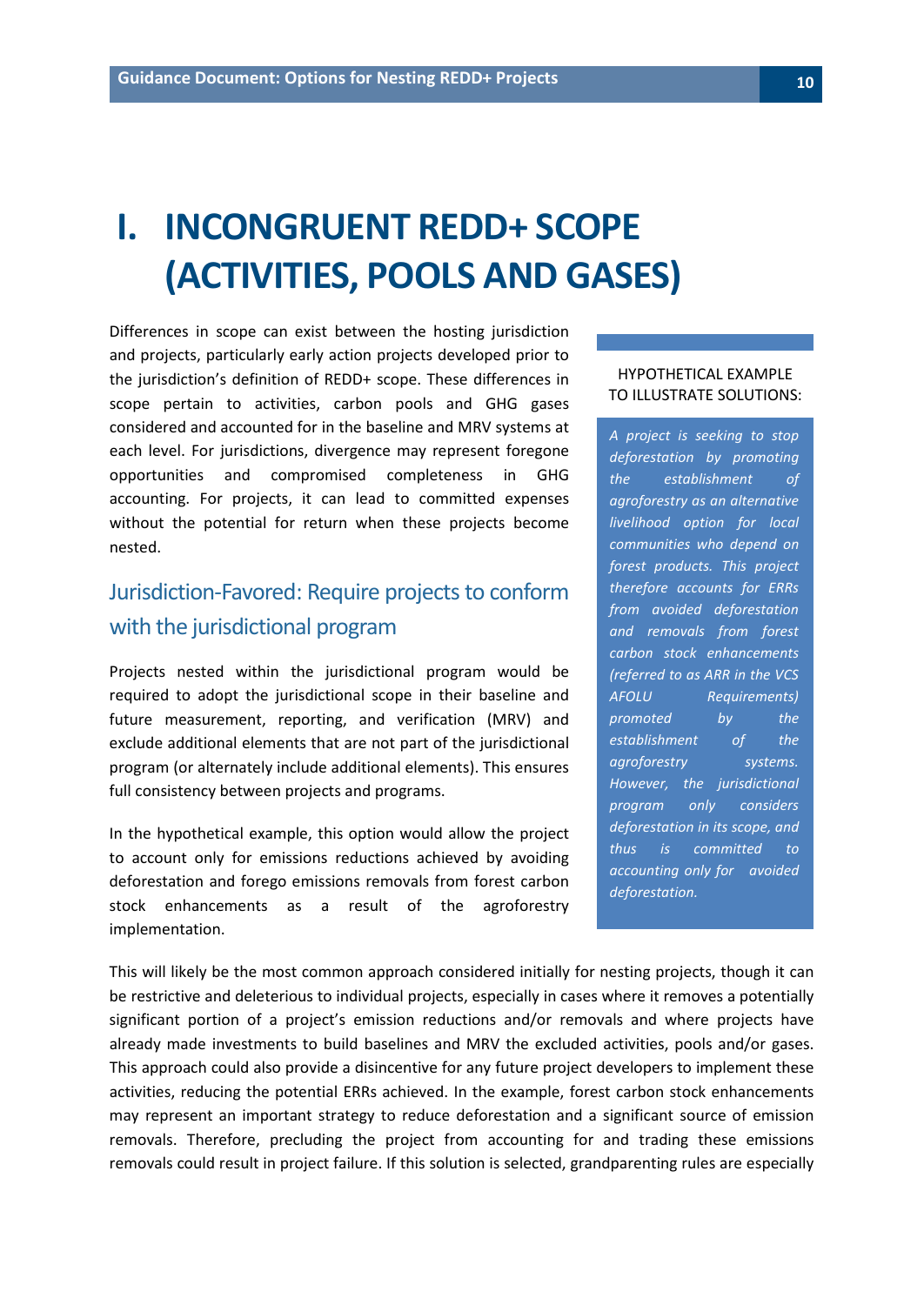important (refer to Section III) in order to allow projects to properly adapt to the jurisdictional program's rules and avoid, to a certain extent, financial losses.

| <b>IMPLEMENTATION STEPS:</b>                                                                                                      |                                                                                                                                                                                                                                                                                                                                                                            |  |
|-----------------------------------------------------------------------------------------------------------------------------------|----------------------------------------------------------------------------------------------------------------------------------------------------------------------------------------------------------------------------------------------------------------------------------------------------------------------------------------------------------------------------|--|
| <b>JURISDICTION</b>                                                                                                               | <b>PROJECTS</b>                                                                                                                                                                                                                                                                                                                                                            |  |
| Meet with stakeholders including projects<br>and clearly present the scope of REDD+<br>program and the reasons for any exclusions | Revisit project design to determine viability<br>$\sim$<br>of project after exclusion of elements<br>incongruent with jurisdictional REDD+<br>program<br>Decide whether or not to continue with<br>project after exclusion of incongruent<br>elements<br>Revise baseline calculations to conform<br>$\Delta \sim 100$<br>with scope of the jurisdictional REDD+<br>program |  |

## <span id="page-10-0"></span>Project-Favored: Expand jurisdictional program to include accounting of additional activities, pools, and/or gases

In this solution, jurisdictional programs would expand in scope at the next renewal of the reference level to include additional elements (REDD+ activities, carbon pools, and/or GHG gases) considered by registered projects within the boundaries of the jurisdiction. This solution would foster project development and the continuation of already established projects with their original design.

In the hypothetical example, the jurisdiction would follow the project's lead and include forest carbon stock enhancements in its REDD+ program. This solution would benefit projects by allowing them to claim credits from all elements included in their reference levels and MRV systems, although it is considered unlikely that jurisdictions would expand their scope in response to individual projects<sup>[2](#page-10-1)</sup>.

When deciding whether or not to include additional elements, jurisdictions should consider their contribution to total emissions within the jurisdiction, and the additional costs required to measure these contributions. Inclusion of additional elements should only occur when jurisdictions have assessed that doing so is cost-effective and / or when the jurisdictional governments want to further

 $\overline{\phantom{a}}$ 

<span id="page-10-1"></span> $<sup>2</sup>$  Also, unless these decisions are made during initial design, there will likely be a delay under this solution as</sup> expansion of the jurisdictional system will not occur until the next FREL/FRL is submitted – thus reducing the benefit to projects (especially if the previously excluded elements have already been registered as stand-alone projects with associated incurred costs).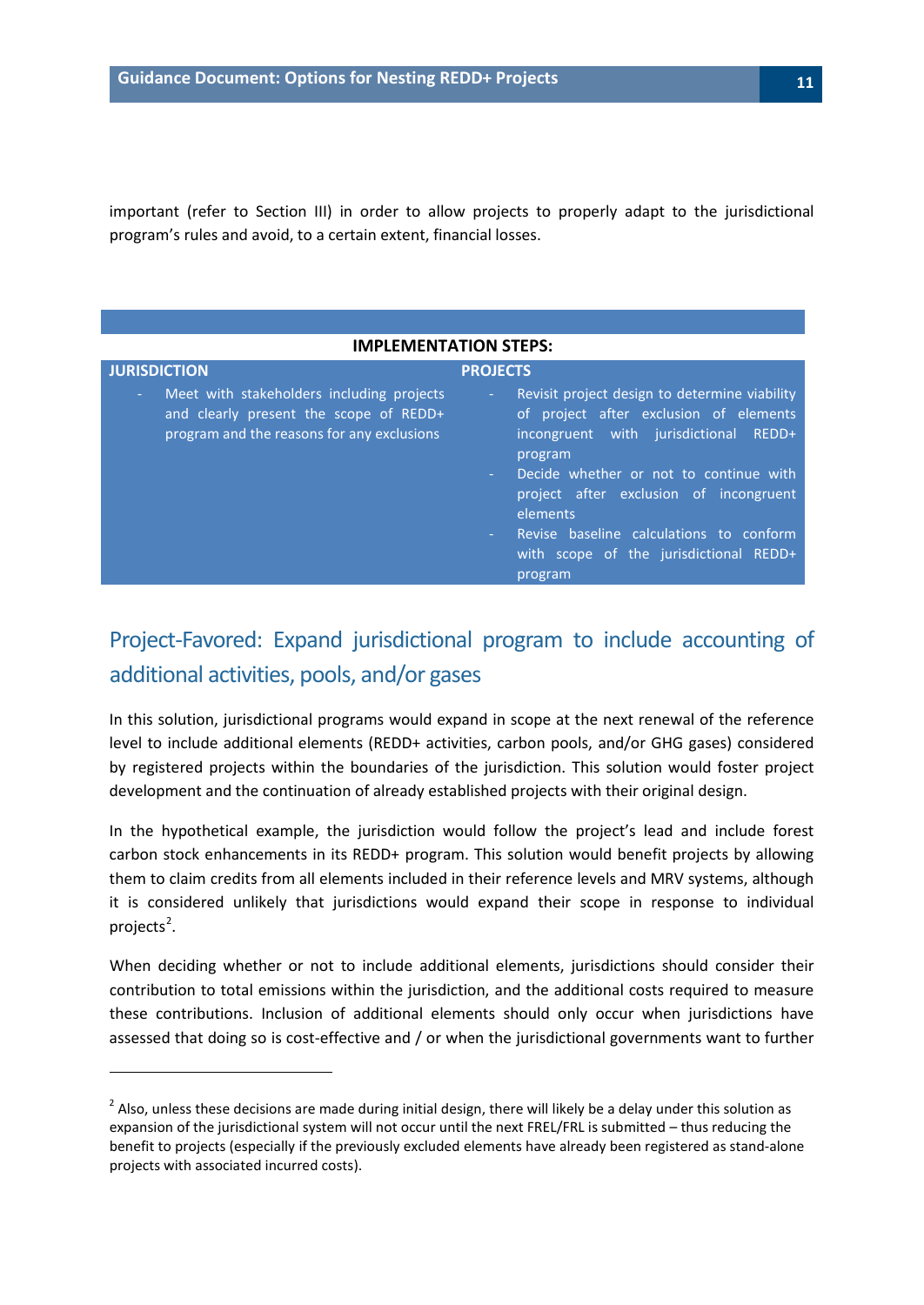support and protect private investments in projects; inclusion could vary among jurisdictions under a national program with additional elements being selectively included depending on localized factors<sup>[3](#page-11-1)</sup>.

#### **IMPLEMENTATION STEPS:**

 $\overline{\phantom{a}}$ 

#### **JURISDICTION PROJECTS**

- Meet with project developer(s) to understand additional elements considered in project scope
- Define feasibility of inclusion of additional elements from projects into jurisdictional REDD+ program scope, with consideration of the costs and benefits
- Design jurisdictional REDD+ program with the inclusion of elements suggested by project developers
- Attempt to establish a partnership with project developers to share the additional workload and potential costs for inclusion of additional elements
- Conduct measurements / modelling / calculations necessary to allow proper accounting of additional elements
- Devise an MRV plan that satisfies the requirements necessary for including additional elements. Here jurisdictions can again try to establish work relationships with projects to divide workload and costs.
- Meet with jurisdictional REDD+ program personnel and present the additional elements considered in the scope of the REDD+ project. Projects are encouraged to highlight the benefits of including additional elements in jurisdictional REDD+ program
- Propose a workable partnership with jurisdictional REDD+ program personnel to assist in the inclusion of additional elements
- Help jurisdictional REDD+ program in conducting measurements / modelling / calculations as necessary to allow proper accounting of additional elements

## <span id="page-11-0"></span>Mutually-Beneficial: Separate accounting for activities, pools and/or gases that are outside the jurisdictional program

Projects with a scope differing from the jurisdictional program would be required to adopt the jurisdictional scope in the baseline and MRV, although they could register additional elements split off as individual projects in the voluntary market. This would mean projects could nest the portion of their baseline that is congruent with the jurisdictional REDD+ program, while continuing to account for activities/pools/gases that are incongruent with the program. These additional elements would

<span id="page-11-1"></span><sup>&</sup>lt;sup>3</sup> Note that under the UNFCCC the FREL/FRL must be consistent with the national GHG inventory. To avoid inconsistent accounting and double counting, countries should be encouraged to use their national GHG inventories to establish their FREL/FRL, and expansion of the FREL/FRL would be accompanied by expansion of the national GHG inventory accounting.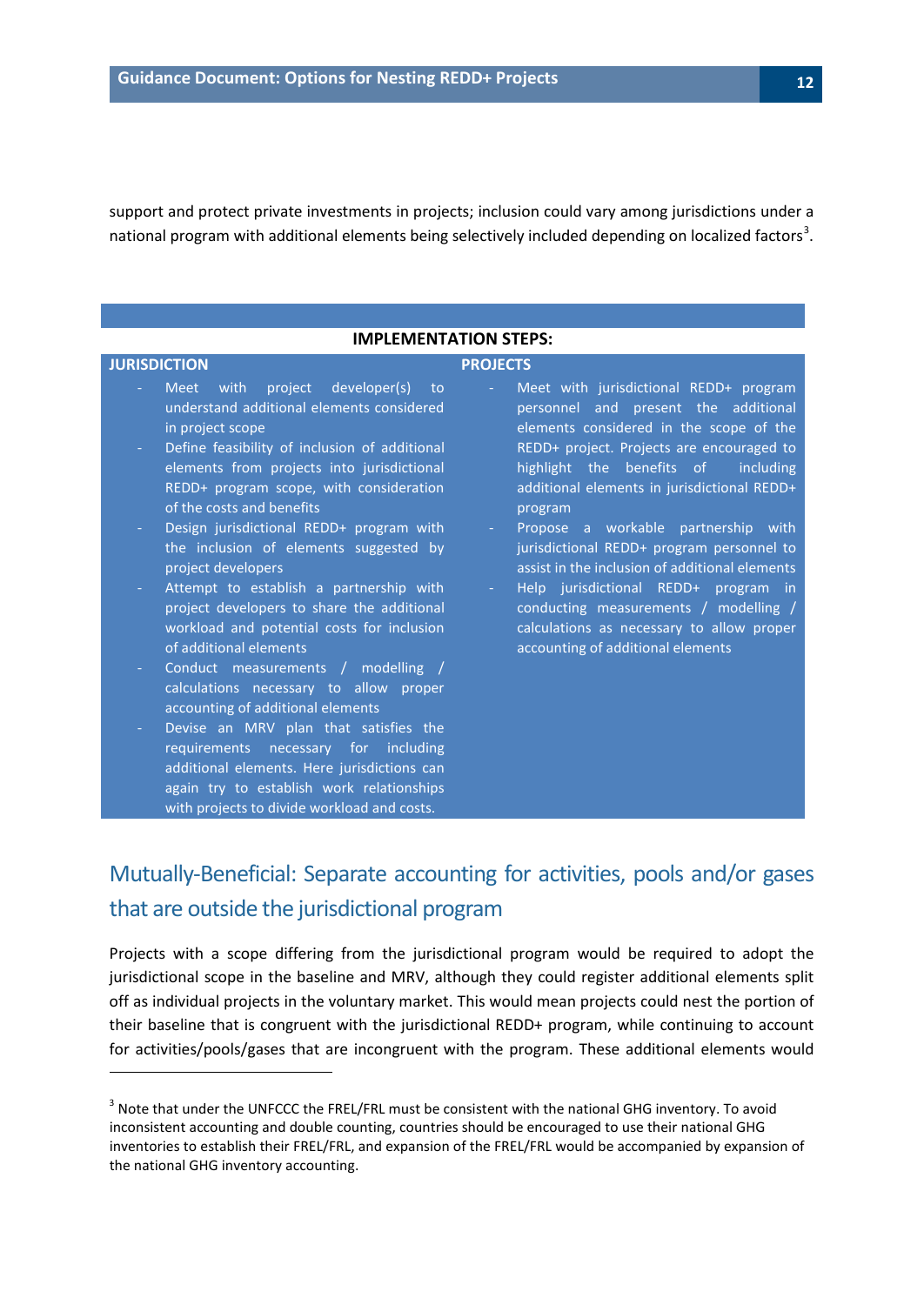have to be registered as separate project activities from the portion nested within the jurisdictional REDD+ program (registration under a separate voluntary market e.g. VCS).

This option enables projects to strive for completeness in their emissions accounting, although they would likely face additional transaction costs in registering the incongruent elements as a separate project(s), which may lead proponents to exclude these elements altogether if such costs exceed the expected income from the emission reductions or removals associated with them.

In the hypothetical example, this option would allow the project to continue accounting for emissions removals resulting from the agroforestry establishment by registering this activity, and thus generate emission reductions and/or removals (ERRs) from forest carbon stock enhancements. The avoided deforestation elements would continue as a nested project under the national REDD+ system.

Under this mutually-beneficial option, it is recommended that projects conduct a cost-benefit analysis to verify whether it is feasible to register the additional elements.

The mutually-beneficial solution could be possible for projects with activities now excluded (e.g. sustainable forest management, afforestation/reforestation/revegetation, etc), but is highly unlikely to be cost effective for excluded carbon pools or gases, where the additional ERRs that can be claimed may be insufficient to justify the transaction costs associated with separate registration. Moreover, jurisdictional governments may issue specific rules on which and how excluded elements may be developed to ensure the future consistency of such elements with the jurisdictional program.

|                                                                                                                                                                                                                   | <b>IMPLEMENTATION STEPS:</b>                                                                                                                                                                                                                                                                                                                                                                                                                                                                              |
|-------------------------------------------------------------------------------------------------------------------------------------------------------------------------------------------------------------------|-----------------------------------------------------------------------------------------------------------------------------------------------------------------------------------------------------------------------------------------------------------------------------------------------------------------------------------------------------------------------------------------------------------------------------------------------------------------------------------------------------------|
| <b>JURISDICTION</b>                                                                                                                                                                                               | <b>PROJECTS</b>                                                                                                                                                                                                                                                                                                                                                                                                                                                                                           |
| Meet with stakeholders including projects<br>and clearly present the scope of REDD+<br>program as well as the conditions for the<br>separate registration of activities, pools and<br>gases as separate projects. | Decide if viable to register elements that are<br>÷.<br>incongruent with jurisdictional<br>REDD+<br>program as separate project activity (ies)<br>Revise baseline calculations to conform with<br>$\sim$<br>scope of the jurisdictional REDD+ program<br>Where relevant, estimate baseline<br>for<br>$\sim 10$<br>elements that are incongruent<br>with<br>jurisdictional REDD+ program<br>Where relevant, register additional elements<br>as separate project activity(ies) with the<br>voluntary market |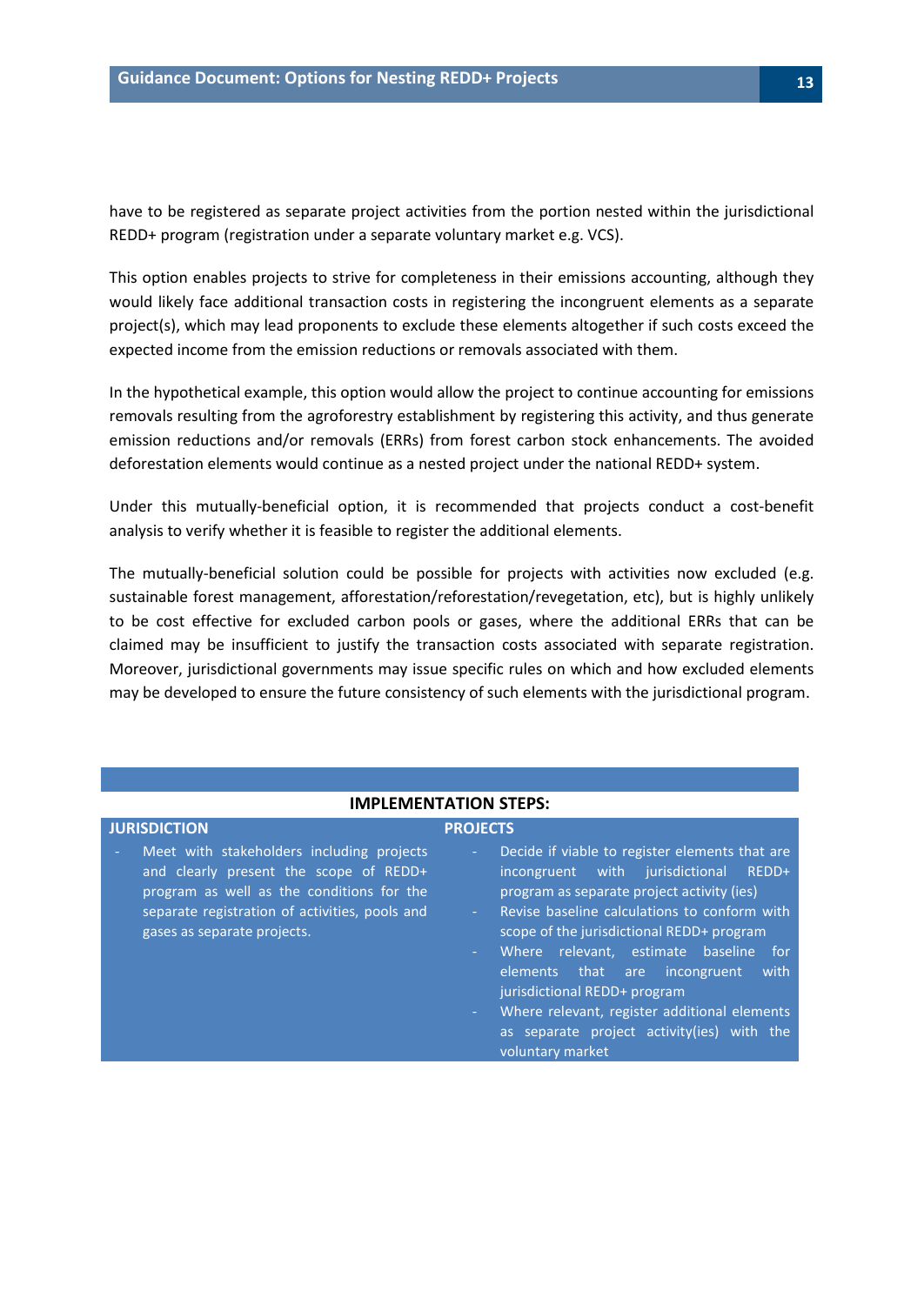# <span id="page-13-0"></span>**II. INCONGRUENT BASELINES EMPLOYING DIFFERENT APPROACHES, PROJECTIONS, SPATIAL SCALES, AND/OR DATA SOURCES**

The most serious issue and challenge for long-term nested project viability is the nesting of baselines in jurisdictional reference levels.

Project baselines and jurisdictional reference levels are developed differently. Projects develop a 'business-as-usual' (BAU) scenario by reviewing historical data and projecting how emissions will continue into the future. Sometimes models are used to project trends might increase or decrease based on other forces (e.g., illegal deforestation could increase in the future due to increased demand for certain crops). Jurisdictions also review historical data and generally assume that the same average will continue into the future. As such, projects typically try to estimate what will happen in the absence of an intervention, while jurisdictional accounting typically takes a simplified approach to determine an estimate of what has happened already as a predictor of future emissions.

#### HYPOTHETICAL EXAMPLE TO ILLUSTRATE SOLUTIONS:

*A 500 ha project exists in an area with high deforestation pressure in Jurisdiction X. The project, following its own approach, calculates a baseline of 50 ha of deforestation per year (10%/yr).*

*Jurisdiction X has 100,000 ha of forest with an annual deforestation rate in its reference period 0f 0.75%.*

Another key difference between project baselines and jurisdictional reference levels is a difference in scale. Projects in relative terms are small and are implemented in areas where there is usually a high risk of emissions. The selection of projects in high deforestation risk areas is to maximize potential returns in terms of emission reductions and/or removals and ultimate project viability. In such areas of high risk, the cost of reducing emissions or increasing sequestration are often high, both to cause and sustain a positive impact (and the private sector nature of projects means that interventions have to reach a level of profitability to justify the private sector involvement). In contrast, jurisdictions operate over a much larger scale where areas with high potential for emission are in many cases greatly exceeded by areas under little to no threat. Over the large areas involved, reference levels represent an average rate of emissions of an entire jurisdiction versus rates for project areas which are already under (or facing high threat of) emissions.

Therefore, significant incongruences can arise between a project baseline, based on projections of business as usual for a specific-geography, and the jurisdictional baseline, derived from historical data from across the entire jurisdiction. These incongruences lead to the risk that projects may have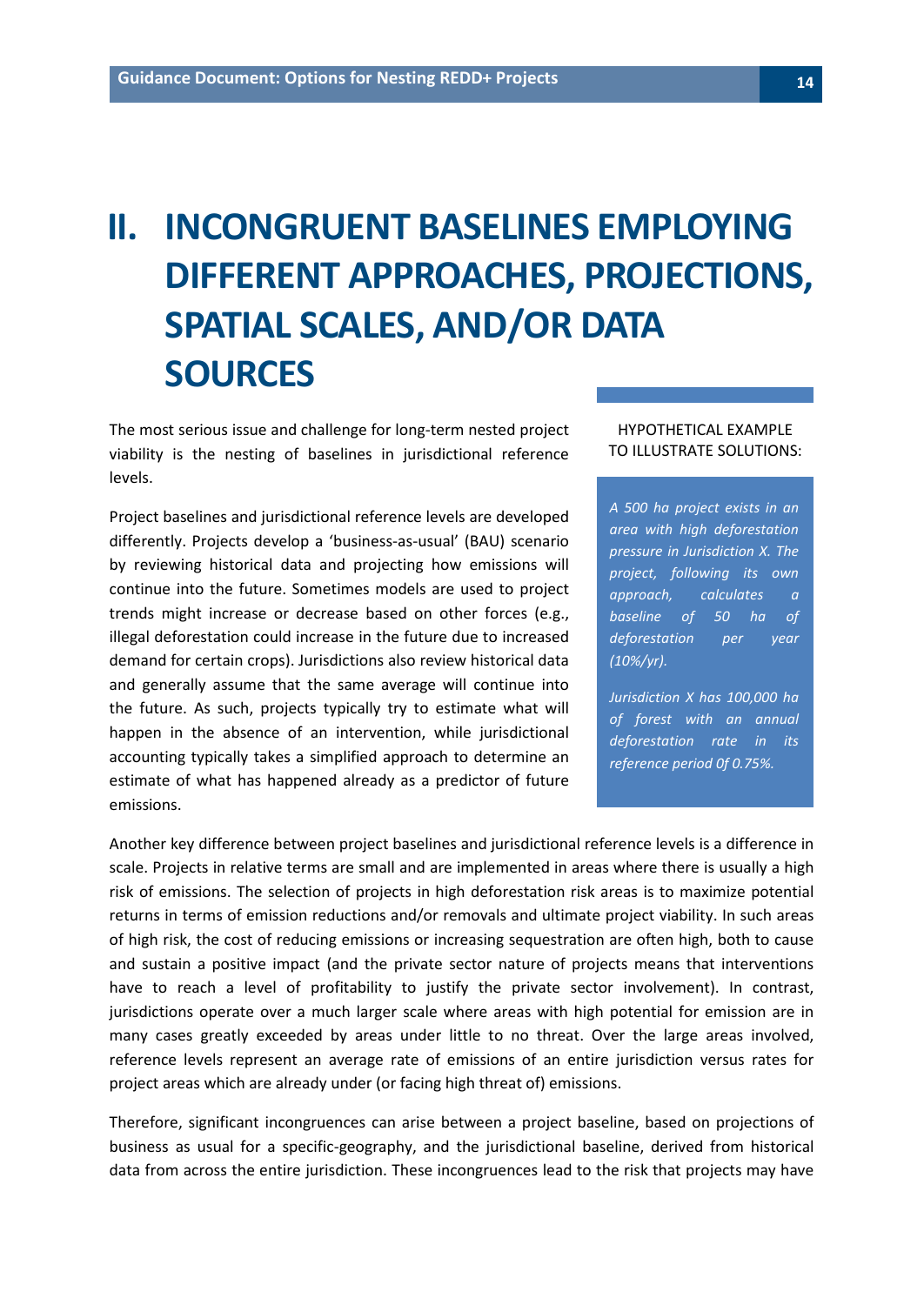estimated ERRs that proportionally exceed those that would be determined from the project area alone in the jurisdictional baseline (though of course the opposite could occur in jurisdictions with decreasing rates of emissions).

## <span id="page-14-0"></span>Jurisdiction-Favored: Area-based division of the jurisdictional forest reference emission level or forest reference level (FREL/FRL)

In this jurisdiction-favored solution, projects would calculate their baseline by taking a proportion of the higher level FREL/FRL based on the project area. For example, if a project included 1,000 hectares of land within the total jurisdictional area of 100,000 hectares, the project's baseline would be a hundredth of the jurisdictional baseline. This solution is the most punitive to projects and will likely result in many projects becoming unviable. For most projects, this option will radically decrease their estimated emissions reductions because projects are intentionally established in areas with high risk of future emissions (e.g., from deforestation), and thus areas with high potential for generating credits.

An additional risk of this option is that it could cause project developers to develop future projects in low-deforestation risk areas instead of high-risk areas, where projects can adopt the same baseline but can achieve emissions reductions without further intervention on the ground. This, somewhat perverse incentive, can reduce the overall real world effectiveness of the jurisdictional program in reducing emissions.

In the hypothetical project, the 500 ha project area will receive the same rate as across the entire forest area of the jurisdiction (0.75%/yr), this gives an annual baseline deforestation of 3.75 ha, a 93% decrease from its previous annual baseline of 50 ha of deforestation annually.

| <b>IMPLEMENTATION STEPS:</b>                                                                                                                                                                                                                                                                                                                          |                                                                                                                                                     |
|-------------------------------------------------------------------------------------------------------------------------------------------------------------------------------------------------------------------------------------------------------------------------------------------------------------------------------------------------------|-----------------------------------------------------------------------------------------------------------------------------------------------------|
| <b>JURISDICTION</b>                                                                                                                                                                                                                                                                                                                                   | <b>PROJECTS</b>                                                                                                                                     |
| Collation of data on reference levels<br>÷.<br>including area of forest. Prepare tables on<br>annual activity data and emission factor per<br>unit area divided by region or stratum if<br>reference level is so divided<br>Develop process for assessment of project<br>н.<br>area and allocation of relevant reference<br>level portion to projects | Interact with jurisdiction on development of<br>$\sim$<br>process<br>Interact with jurisdiction in assignment of<br>$\omega_{\rm{eff}}$<br>baseline |

This solution could be made more mutually beneficial by stratifying the forest area in the jurisdiction by deforestation risk or by proxies that can represent that risk such as forest type, elevation and subregion. This would represent essentially a stratification of the reference level largely preventing the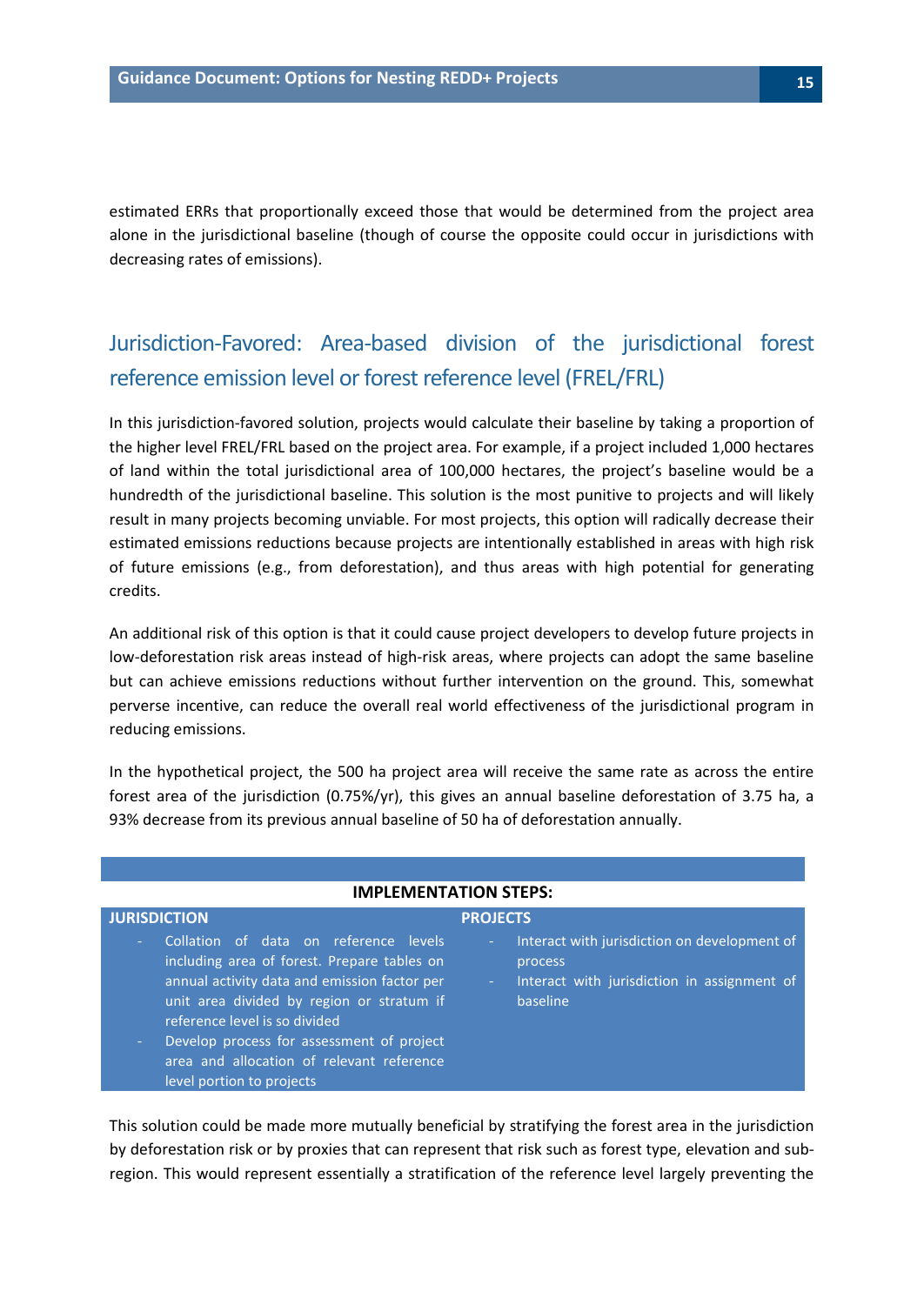dilution of areas under high risk by areas under low risk in terms of annual emissions. In doing so, projects located in an area with higher historical emissions will have a higher baseline and a smaller disparity between a project-specific baseline and a baseline derived from jurisdiction-wide calculations.

#### <span id="page-15-0"></span>Project-Favored: Jurisdictions accept project baselines as is

In this project-favored solution, jurisdictions would allow projects to generate ERRs and receive recognition based on the projects' self-designed baselines, provided they meet a certain standard, such as the VCS. This solution is straightforward and very friendly to projects and private market participation in REDD+.

Where this solution is adopted, jurisdictions may wish to increase required buffer withholding (see Issue 4) to address the increased risk that partial or complete project failure may impact jurisdictional ERRs. Jurisdictions also should consider the degree of benefit sharing to the jurisdiction from project ERRs to compensate the jurisdiction for enhanced risk and decreased jurisdictional potential for claiming ERRs.

In the hypothetical project, the jurisdiction would accept the project's calculation of 50 ha of deforestation per year, which would represent 6.7% of the annual reference level deforestation area for the entire jurisdiction on 0.5% of the forest area in the jurisdiction. The effective impact would be that the reference level deforestation rate for the remainder of the forest area in the jurisdiction would drop from 0.75% per year to 0.7% per year.

| <b>IMPLEMENTATION STEPS:</b>                                                                                                                                                                       |                                                                                                                                                                               |
|----------------------------------------------------------------------------------------------------------------------------------------------------------------------------------------------------|-------------------------------------------------------------------------------------------------------------------------------------------------------------------------------|
| <b>JURISDICTION</b>                                                                                                                                                                                | <b>PROJECTS</b>                                                                                                                                                               |
| Hold consultations with stakeholders on<br>projects<br>can and should be<br>how<br>incorporated<br>Develop criteria, processes and procedures<br>$\sim$<br>for incorporation of project data where | Consult with jurisdiction on current status<br>$\omega$<br>and plans<br>Submit detailed spatial and tabular data on<br>$\sim$<br>project and project baseline to jurisdiction |
| relevant                                                                                                                                                                                           |                                                                                                                                                                               |
| Collate project areas and determine<br>÷.<br>proportion of jurisdictional area<br>Calculate reference levels with proportion<br>$\sim$                                                             |                                                                                                                                                                               |
| identified for project areas.                                                                                                                                                                      |                                                                                                                                                                               |
| Consider risk to recording ERRs and<br>$\sim$<br>distributing benefits for areas outside of<br>projects                                                                                            |                                                                                                                                                                               |
| At reference level renewal, incorporate<br>÷<br>project data (activity data and emission<br>factors) to maximize agreement between<br>project and jurisdictional baselines                         |                                                                                                                                                                               |
| Examine buffer withholding to handle                                                                                                                                                               |                                                                                                                                                                               |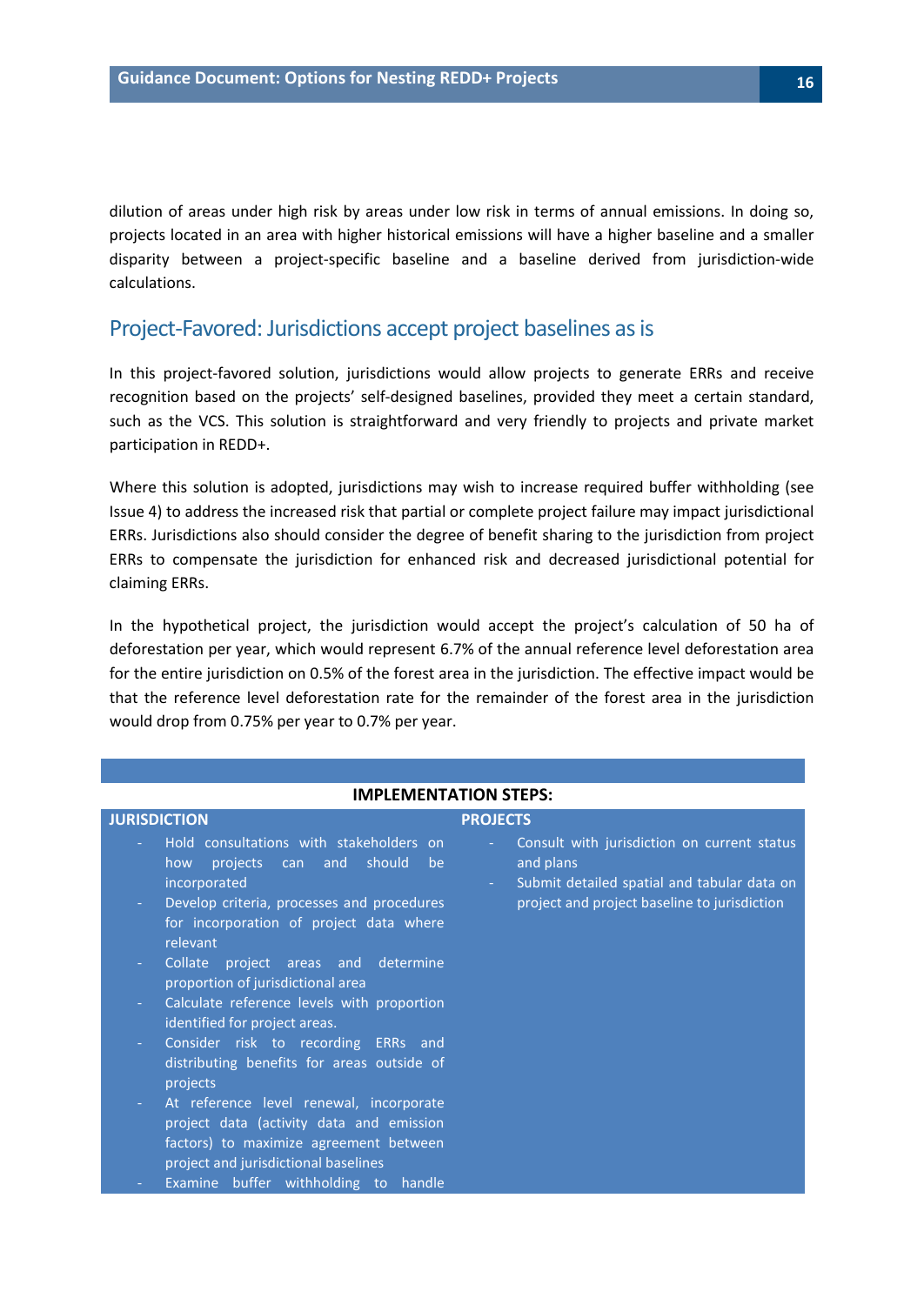elevated risks from project failure. And determine the appropriate benefit sharing of projects back to local and national governments

## <span id="page-16-0"></span>Mutually-Beneficial: Recalculate project baselines with jurisdiction data sources

The final solution would be a compromise that allows projects to develop a project baseline reflecting the area-specific pressures and potential, while using approaches that foster agreement with the jurisdiction. A potential option to prevent substantial disagreement is to provide a cap on the absolute difference between the project baseline and the jurisdictional reference level (on an area basis). This solution requires projects to (re-)calculate baselines using some or all of the same data and methods employed by the jurisdictions (for example, the same emission factors could be required and the same source of activity data). Other examples of decisions that could be made to elevate congruency are: locate the project reference areas within jurisdictional boundaries, common practice limited to practices within jurisdictional boundaries, linked sources of activity data and emission factors.

The (re)calculation of project baselines with jurisdictional data ensures there is consistency between and within the different levels, while helping to enable projects established in high-risk areas to receive fair credit for their emission reductions and/or removals. Projects could use reference areas outside the project boundary but within the jurisdiction boundary and could project emissions upward in the future. However, the jurisdiction would need to apply a maximum cap for the amount a project could differ from an area-based subset of the jurisdictional reference level. This solution may be the most fair and attractive to project developers while ensuring alignment with jurisdictional programs and needs.

In the hypothetical project, the jurisdiction sets an arbitrary cap of five times the generalized jurisdictional deforestation rate (0.75%/yr). This is equal to 18.75 ha/yr in this case. The application of the Jurisdictional datasets gives the project a new total of 35 ha per year of deforestation in the baseline. The cap reduces the project baseline to 18.75 ha/yr and while this is less than the original project baseline of 50 ha/yr it is much higher than the area-based proportion of the reference level (3.75 ha/yr).

The calculation of a baseline using jurisdictional data sources could allow projects to claim a baseline for the specific project area that is closer to the realistic one. While an upward projection from projects may not be politically attractive to many countries, it may best reflect the reality that projects generally choose areas highly threatened by deforestation and/or degradation. By allowing projects to project a more realistic baseline, the jurisdiction would recognize the efforts and investments made by projects as well as attract future investment to address other highly threatened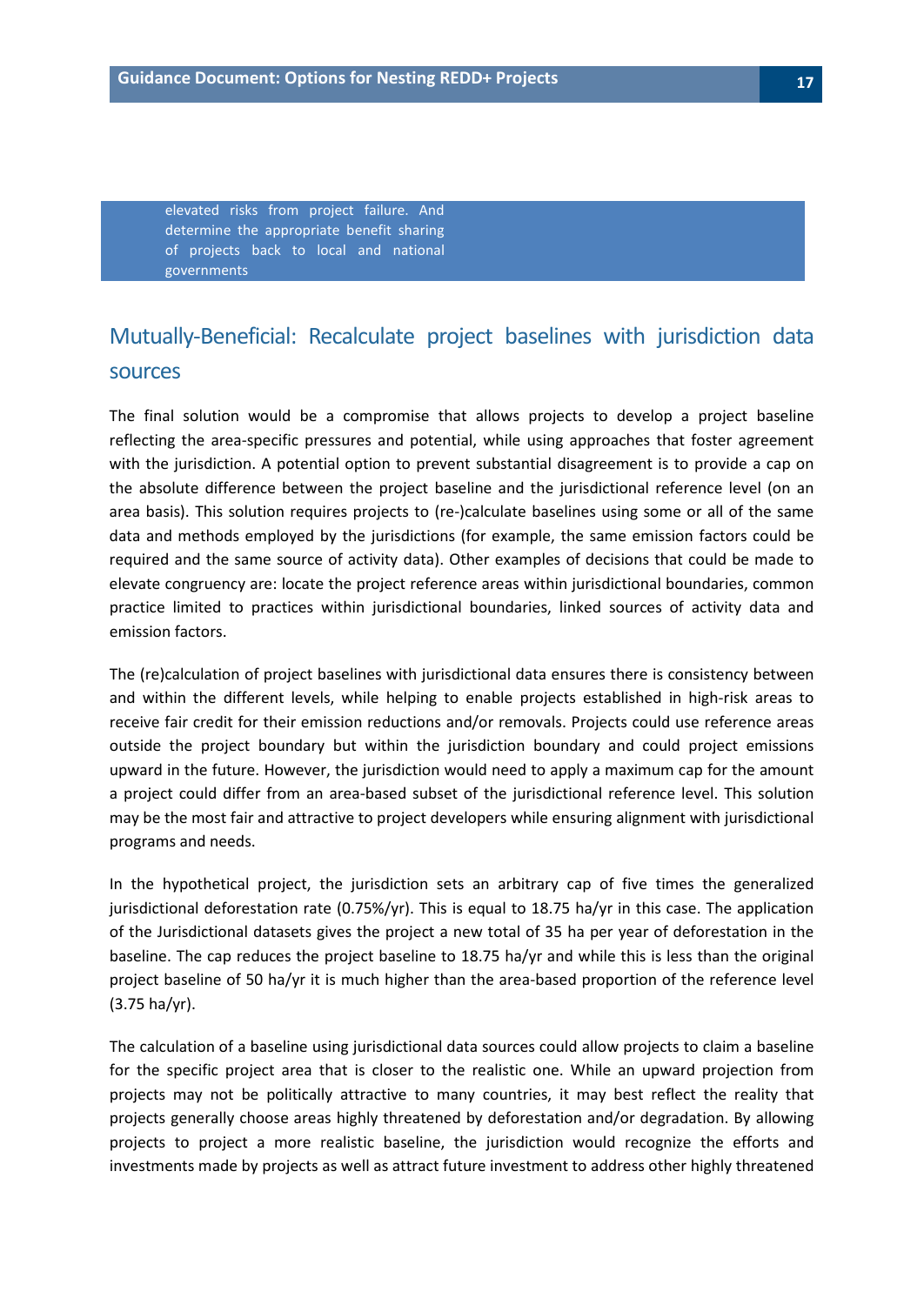areas. Without allowing this, projects may be held to an artificially low baseline that disincentivizes investment in high-threat areas, while potentially providing a perverse incentive to invest in areas with low-threat.

A variant on this mutually-beneficial option would be to apply the jurisdiction-favored approach but to use project-specific baseline calculations as the basis for changes in programmatic benefit sharing with negotiated compensation for diminished project baselines.

#### **IMPLEMENTATION STEPS:**

#### **JURISDICTION PROJECTS**

- Develop acceptable cap for divergence from Jurisdictional reference level for project baselines. To do so, consider the costs and benefits of encouraging projects versus risk of divergence
- Establish rules and procedures to avoid over issuance of credits at the jurisdictional level including accurate accounting in a registry system
- Collate and provide activity data and emission factors for projects to use
- Develop project baseline approval procedures
- Receive feedback from projects through time for development of new data and factors

#### - Take jurisdictional data and jurisdictional project baseline procedures and

- requirements and develop project baseline applying cap if relevant
- Provide inputs to jurisdiction as it updates data sources and factors

### <span id="page-17-0"></span>Mutually-Beneficial: "Cookie-cut" baselines

Under the "cookie-cut" approach, projects would extract their baseline directly from the jurisdiction's spatially-explicit baseline (replacing any existing baseline they have). The concept of "cookie cutting" is that the boundaries of the project can be traced on a map that displays an estimation of the emissions for each hectare or group of hectares for each year of the reference level. This solution is potentially the most accurate and fair and can be beneficial to both projects and jurisdictions because it makes baseline calculations relatively simple and inexpensive, while keeping them identical to the jurisdictional reference level. It also provides jurisdictions with confidence regarding the project baseline.

However, this option only works where the jurisdictional reference level is spatially explicit, which is currently uncommon. A spatially explicit deforestation reference level would identify the hectares expected to be deforested in each year of the implementation period. The viability of a spatially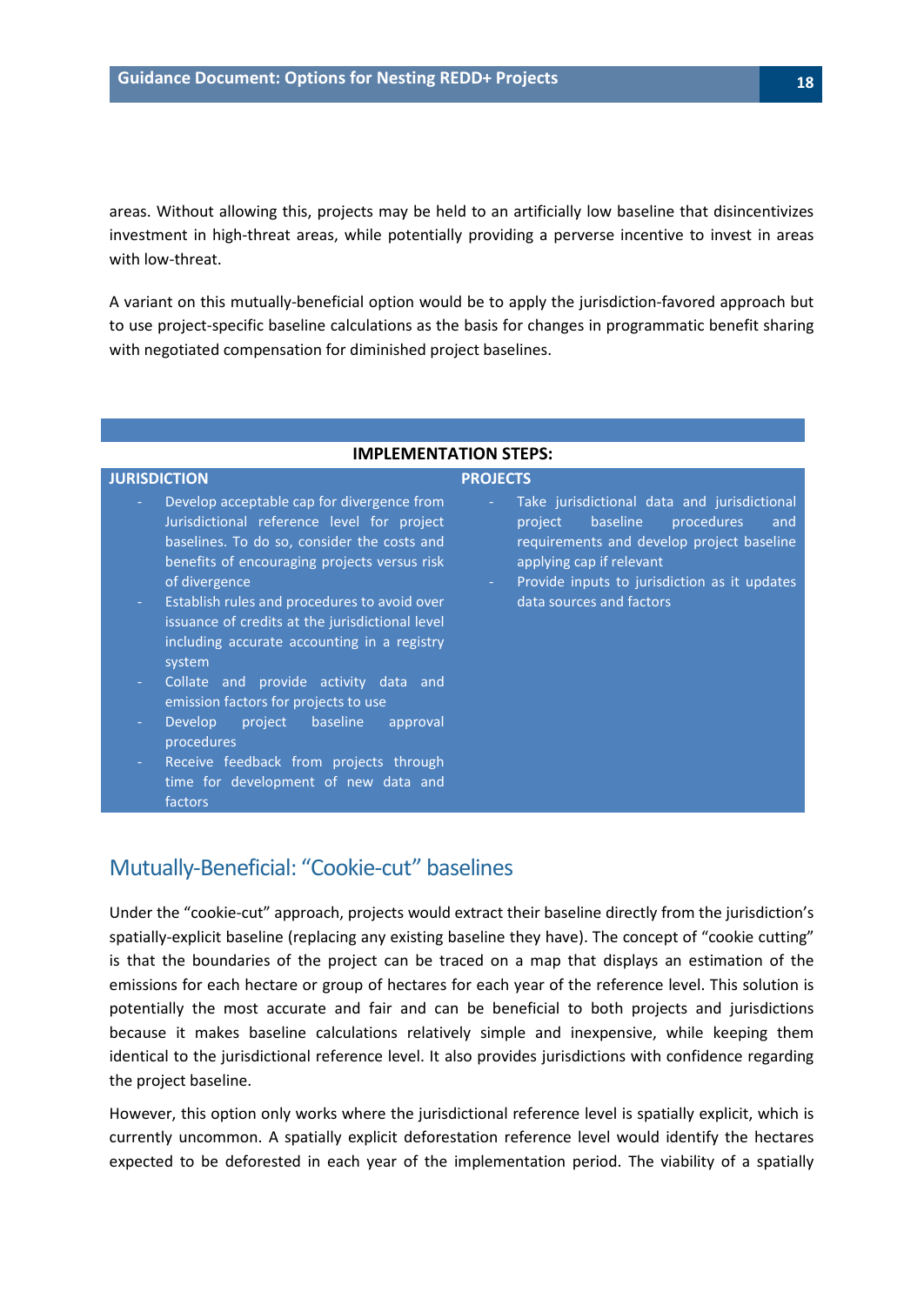explicit baseline depends on a number of variables, including the jurisdiction's capacity to perform spatial modelling, its capacity to validate the models, and how politically controversial the model results will be. While this solution benefits projects in areas identified as having high emission reduction potential in the models, it has the potential to disincentivize action in any other area not predicted to have such a high emission. This solution also only works for those activities that can be spatially modelled, such as unplanned deforestation. It is unlikely to be applicable to most forms of degradation or enhancement, as they are not well suited to spatial modelling. Where the jurisdiction has a spatially explicit reference level, then the specific hectares deforested, for example, in each year of the reference level are identified and the project can take these hectares as the project baseline.

In the hypothetical example, the jurisdiction has a map for each year of the implementation period showing areas projected to be deforested under business-as-usual. This map gives 32 hectares of deforestation per year within the project boundaries. This deforestation would form the project baseline.

| <b>IMPLEMENTATION STEPS:</b>                                                                                                                                                                                                                                                                                                                                                                            |                                                                                                                                              |
|---------------------------------------------------------------------------------------------------------------------------------------------------------------------------------------------------------------------------------------------------------------------------------------------------------------------------------------------------------------------------------------------------------|----------------------------------------------------------------------------------------------------------------------------------------------|
| <b>JURISDICTION</b><br>Development of capacity on spatial<br>÷.<br>modeling<br>Agreement on resolution of reference level<br>$\sim$                                                                                                                                                                                                                                                                     | <b>PROJECTS</b><br>Interaction with Jurisdiction on decisions<br>$\sim$ .<br>involved in creation of spatial model and<br>agreement on model |
| / baseline maps in consultation with<br>stakeholders including project developers<br>Agreement on factors to include in<br>$\sim$<br>projection (e.g. roads, distance to markets,<br>topography, soils) in consultation with<br>stakeholders including project developers<br>Modeling of baseline for reference level<br>÷.<br>period<br>Consultation and agreement on reference<br>$\sim$<br>level map | In partnership with Jurisdiction cut out the<br>$\omega_{\rm{max}}$<br>baseline for each year                                                |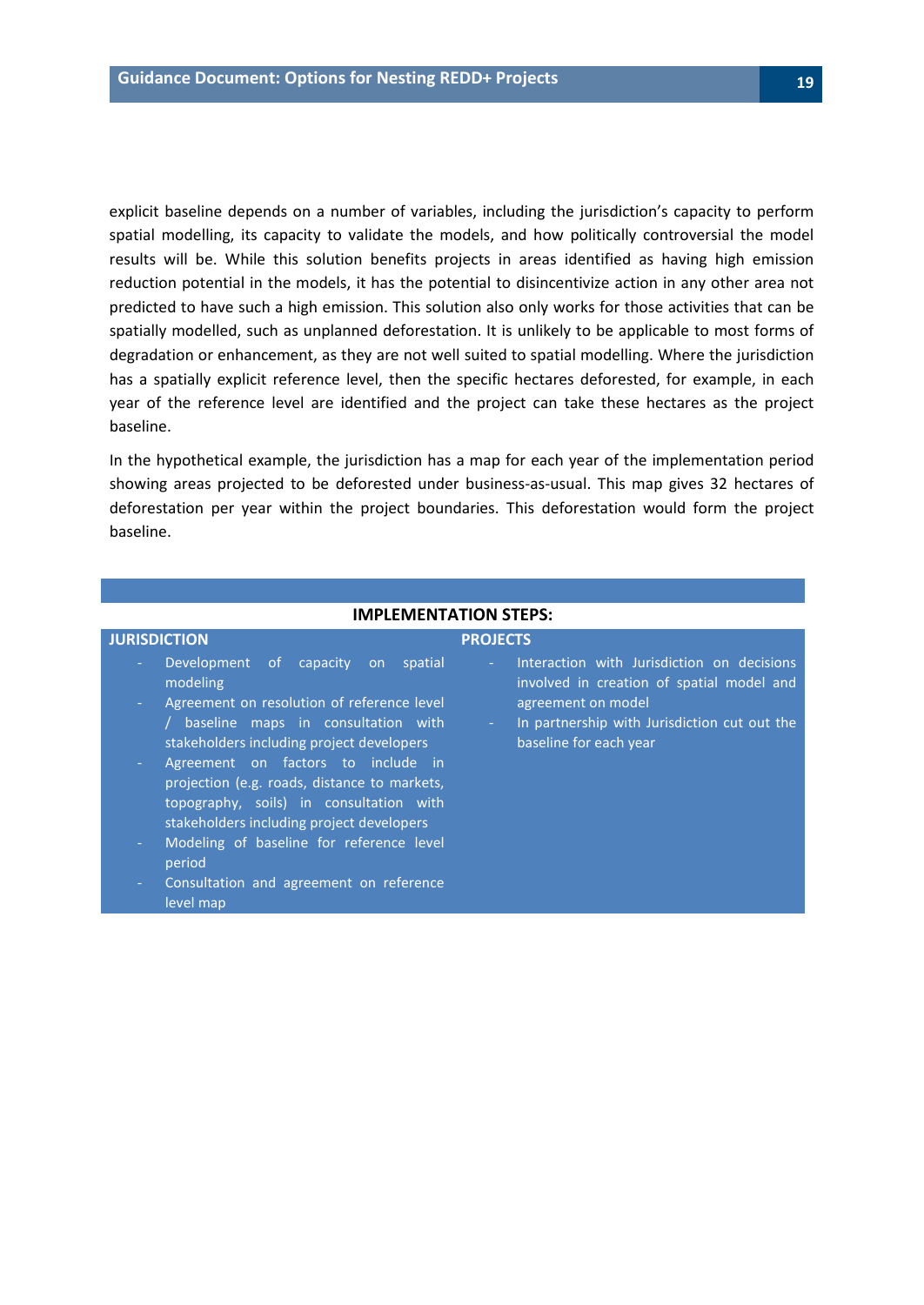# <span id="page-19-0"></span>**III. INCONGRUENT MEASUREMENT WITH DIFFERING DATA SOURCES, SPATIAL SCALES, AND TIME PERIODS**

The estimation of emission reductions has two critical components: the baseline / reference level AND the measurement of actual emissions / removals. Differences will multiply between projects and jurisdictions where there is a lack of agreement on the scale of data, data sources, and methods used for measurement. Thus, nesting rules should reconcile any inconsistency, and avoid potential for overestimation and/or double counting of credits generated.

## <span id="page-19-1"></span>Jurisdiction-Favored: Require projects to apply jurisdictional measurement system

This jurisdiction-favored solution would require projects to use the outputs of the jurisdictional measurement system. The jurisdiction will almost invariably collect spatially resolved data. Therefore, application of jurisdictional results to projects should not be challenging, and the provision of measurement results to projects will reduce the projects' transaction costs.

It is worth pointing out that the decrease in scale, and differentiation by scale of activity data and emission factors will likely impact projects to some extent. The smaller the project is compared to the jurisdiction, the more inaccurate the measurement results are likely to be for the project. Different temporal resolutions do not represent a problem as statistical methods for interpolation and extrapolation can be used to reconcile temporal resolutions (IPCC GPG, 2003)<sup>[4](#page-19-2)</sup>.

In the hypothetical example, the project would have to accept the lower resolution of the jurisdictional MRV system. This would result in lower accuracy in measurement results, which could increase or decrease measured results. However, the project

 $\overline{\phantom{a}}$ 

#### HYPOTHETICAL EXAMPLE TO ILLUSTRATE SOLUTIONS:

*A project seeking to stop deforestation has a measurement system using activity data generated using high-resolution satellite imagery (e.g. RapidEye), while, the jurisdictional REDD+ program uses moderate resolution satellite imagery (e.g. Landsat). This clearly represents incongruent spatial resolutions in activity data used for the project and for the jurisdiction. To make this example more complex, let's assume the project also generated land use/land cover maps from 5 points in time to estimate the activity data, while the jurisdiction generated only three land use/land cover maps to estimate the activity data, thus creating activity data that are incongruent with respect to their temporal* 

<span id="page-19-2"></span><sup>&</sup>lt;sup>4</sup> Intergovernmental Panel on Climate Change (IPCC). 2003. Penman J., Gytarsky M., Hiraishi T., Krug T., Kruger D., Pipatti R., Buendia L., Kyoko M., Negra T., Tanabe K., and Wagner F. (Eds). Good Practice Guidance for Land Use, Land-Use Change and Forestry. IPCC/IGES, Hayama, Japan. Available at: [http://www.ipcc](http://www.ipcc-nggip.iges.or.jp/public/gpglulucf/gpglulucf.html)[nggip.iges.or.jp/public/gpglulucf/gpglulucf.html](http://www.ipcc-nggip.iges.or.jp/public/gpglulucf/gpglulucf.html)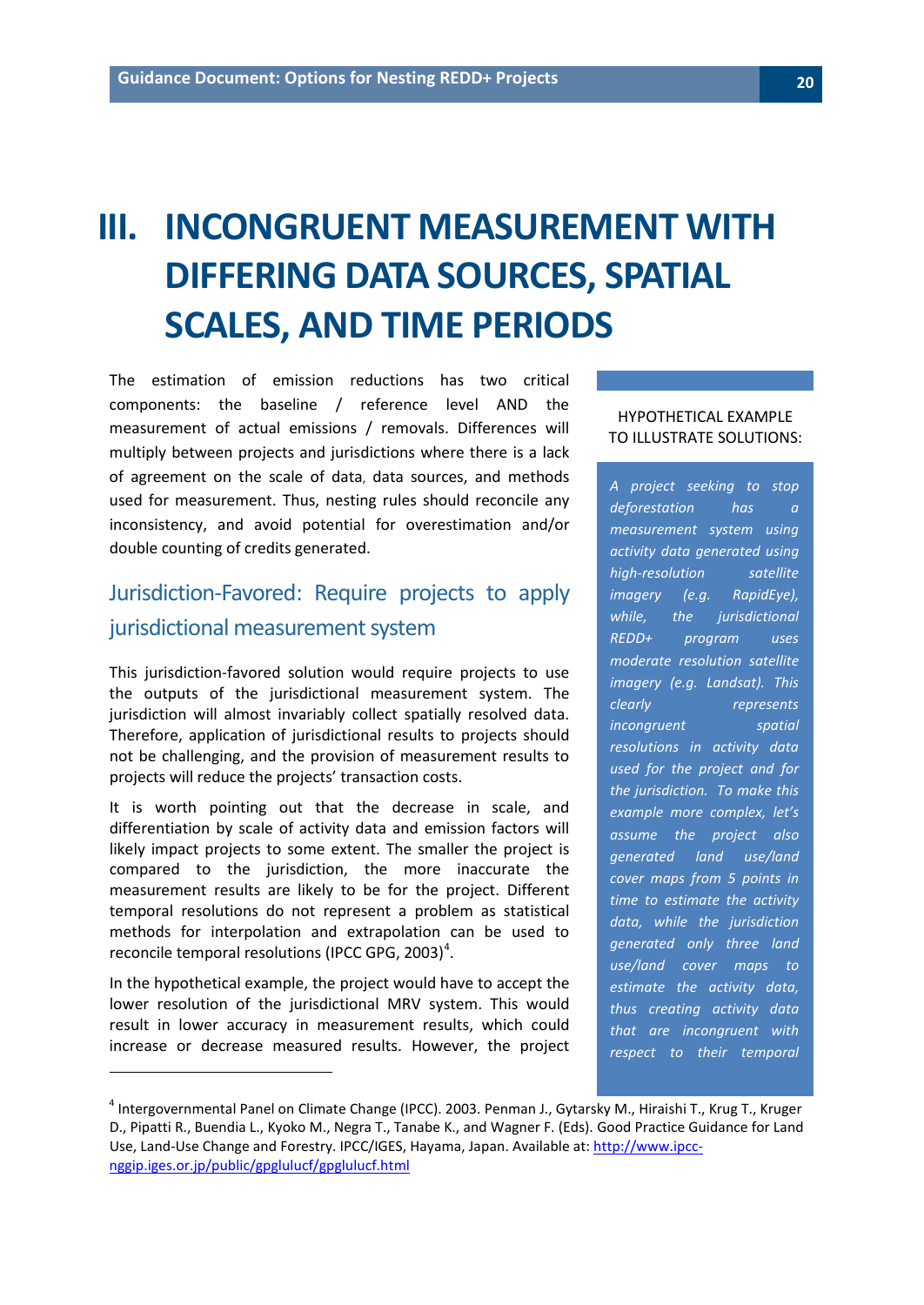would no longer be responsible for its own measurement system and therefore would have lower accompanying costs.

It may be of advantage to the jurisdictions to consider data from projects for refining emission factors and even inputs to activity data in the stepwise improvement of MRV systems.

| <b>IMPLEMENTATION STEPS:</b>                                                                                                                                                                                                                                                                |                                                                                                                                                                                                                                                                                                                            |  |
|---------------------------------------------------------------------------------------------------------------------------------------------------------------------------------------------------------------------------------------------------------------------------------------------|----------------------------------------------------------------------------------------------------------------------------------------------------------------------------------------------------------------------------------------------------------------------------------------------------------------------------|--|
| <b>JURISDICTION</b>                                                                                                                                                                                                                                                                         | <b>PROJECTS</b>                                                                                                                                                                                                                                                                                                            |  |
| Conduct jurisdictional measurements and<br>estimate results<br>Share results pertaining to projects to<br>$\sim$<br>project developer(s)<br>Be available to respond to questions from<br>$\sim$<br>project developer(s) if any arise<br>-if<br>measurement<br>results<br><b>Adjust</b><br>÷ | Request jurisdictional measurement results<br>н.<br>for the area pertaining to the project(s)<br>Verify for potential errors<br>÷<br>If errors in jurisdictional measurement<br>$\sim$<br>results are identified, communicate clearly<br>jurisdictional REDD+<br>with<br>program<br>personnel, and be available to work on |  |
| discrepancy(ies) or errors are identified                                                                                                                                                                                                                                                   | correcting and resolving the error                                                                                                                                                                                                                                                                                         |  |
| Report jurisdictional final results                                                                                                                                                                                                                                                         | formal<br>Provide<br>concurrence<br>a.<br>to<br>$\Delta \phi$<br>jurisdictional measurement results                                                                                                                                                                                                                        |  |

### <span id="page-20-0"></span>Project-Favored: Accept project measurement results

The project-favored option would allow projects to continue using their own measurement approaches, and would require jurisdictions to accept project measurement results. This option allows projects to continue their measurement frequency and spatial resolution as envisioned during project design. However, projects will face high transaction costs due to full maintenance of a separate measurement system. Thus, the benefit to projects of maintaining the integrity and resolution of the measurement system is unlikely to match the benefits projects receive from not having to cover the cost of a measurement system and includes increased chance of discrepancies with the jurisdictional program.

In the hypothetical example, the project would continue monitoring its performance using highresolution imagery while the jurisdiction would continue monitoring using moderate resolution imagery. The results measured and reported by the jurisdiction would have to include the results from the project.

Under this option, it is recommended that jurisdictions verify the project-reported measurements before assimilating them directly into the jurisdictional reported measurements, which may incur additional transaction costs to the jurisdictional REDD+ program. It is possible that acceptance of project measurements is likely politically unattractive in most countries.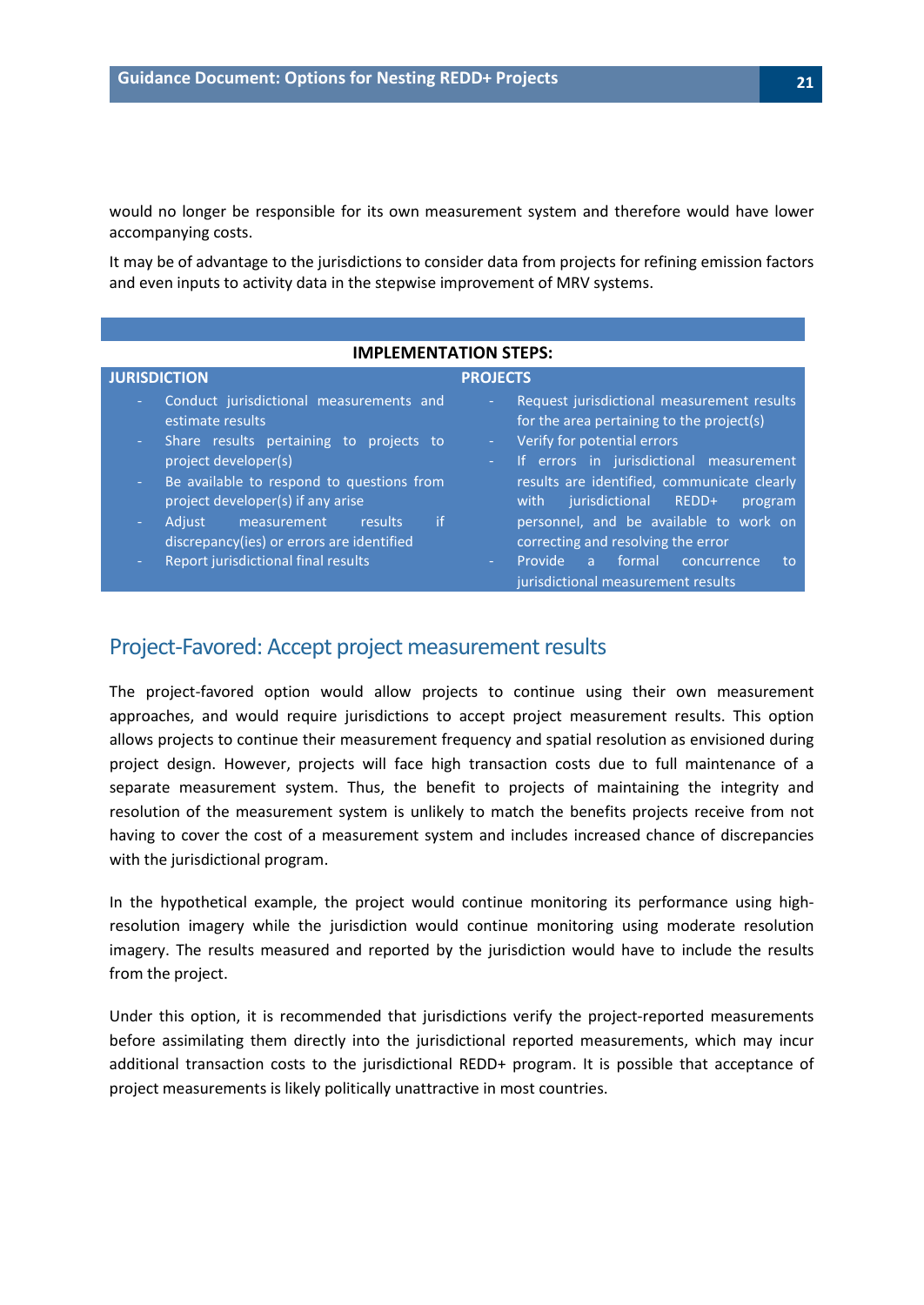#### **IMPLEMENTATION STEPS:**

#### **JURISDICTION PROJECTS**

- Conduct jurisdictional measurements and estimate results
- Request measurement results from projects within time to adjust potential discrepancies that may arise
- Verify project-reported measurements and compare with jurisdictional measurement results. This may result in identification of discrepancies of results reported by projects and by jurisdictions
- If discrepancies are identified, meet with project developer(s) to correct discrepancies
- Assimilate project measurements into jurisdictional reported measurements
- Report jurisdictional final results

- Conduct project measurements and report result to jurisdiction
- Be available for jurisdiction consultation of project results if necessary
- In case discrepancies are raised by the jurisdiction, work with jurisdiction to correct discrepancies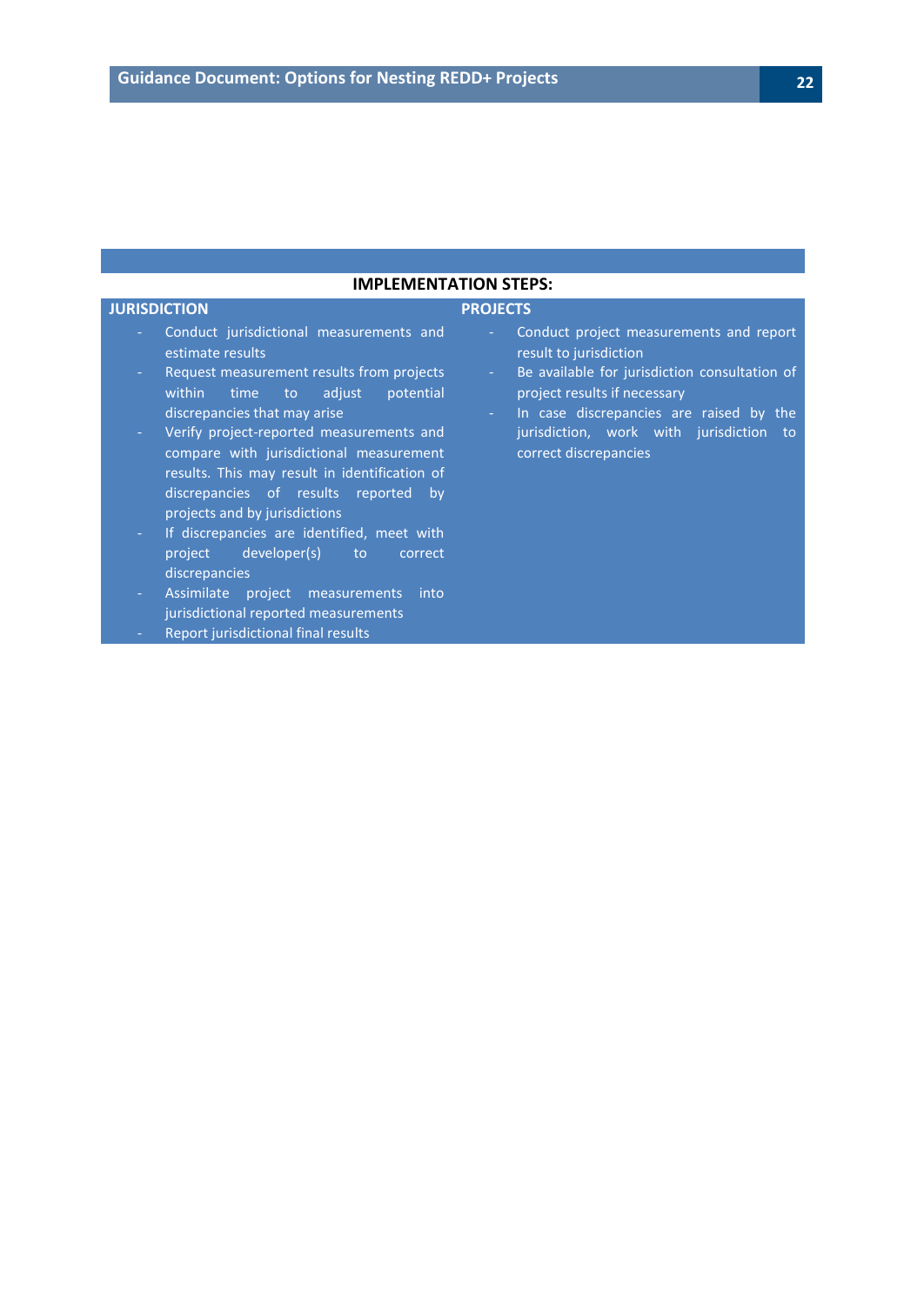# <span id="page-22-0"></span>**IV. ACCOUNTING FOR LEAKAGE (RISK OF PROJECT REDUCTIONS BEING DISPLACED) AND REVERSALS (RISK OF NON-PERMANENCE OF PROJECT REDUCTIONS)**

Leakage is an important consideration in nesting, because jurisdictions may fear that projects could push emissions-causing activities, such as deforestation, from within project boundaries to other areas in the jurisdiction. In this case, the project receives credit for emission reductions and/or removals that in reality have not decreased the total emissions occurring in the jurisdiction. Thus, for jurisdictions, projects in the worst case present a risk to the ERRs the jurisdiction itself can claim.

Equally, reversals present a risk to the hosting jurisdiction. If a project fails to decrease emissions beyond the reference level, then any shortfall will become a liability for the jurisdiction itself in the absence or in the failure of a buffer account.

With these considerations in mind, projects will need to continue to account for any leakage that occurs and retain insurance against non-permanence. Familiarity with leakage and reversal risks will allow the jurisdiction to fully understand the impact of projects and consequently handle projects fairly.

## <span id="page-22-1"></span>Jurisdiction-Favored: Establish fixed tax / standard leakage and non-permanence deductions

The jurisdiction-favored option would entail the definition of a

flat tax or standard leakage and non-permanence deduction percentage to all projects participating within the jurisdictional program. This fixed tax would consider the risk of leakage and nonpermanence across the actual and potential project portfolio within the Jurisdiction. The rate should

#### HYPOTHETICAL EXAMPLE TO ILLUSTRATE SOLUTIONS:

*1. A project stops degradation caused by logging conducted by the local population without provision of alternative livelihood to these degradation drivers. As a result, the local loggers move the area from which they extract logs to an area neighboring the project area and still within the jurisdictional boundaries.*

*2. A large project has a baseline that represents 8% of a Jurisdiction's reference level for a given period. Bankruptcy of the project developer leads to project failure with high accompanying emissions that detract from achievements from the Jurisdiction in*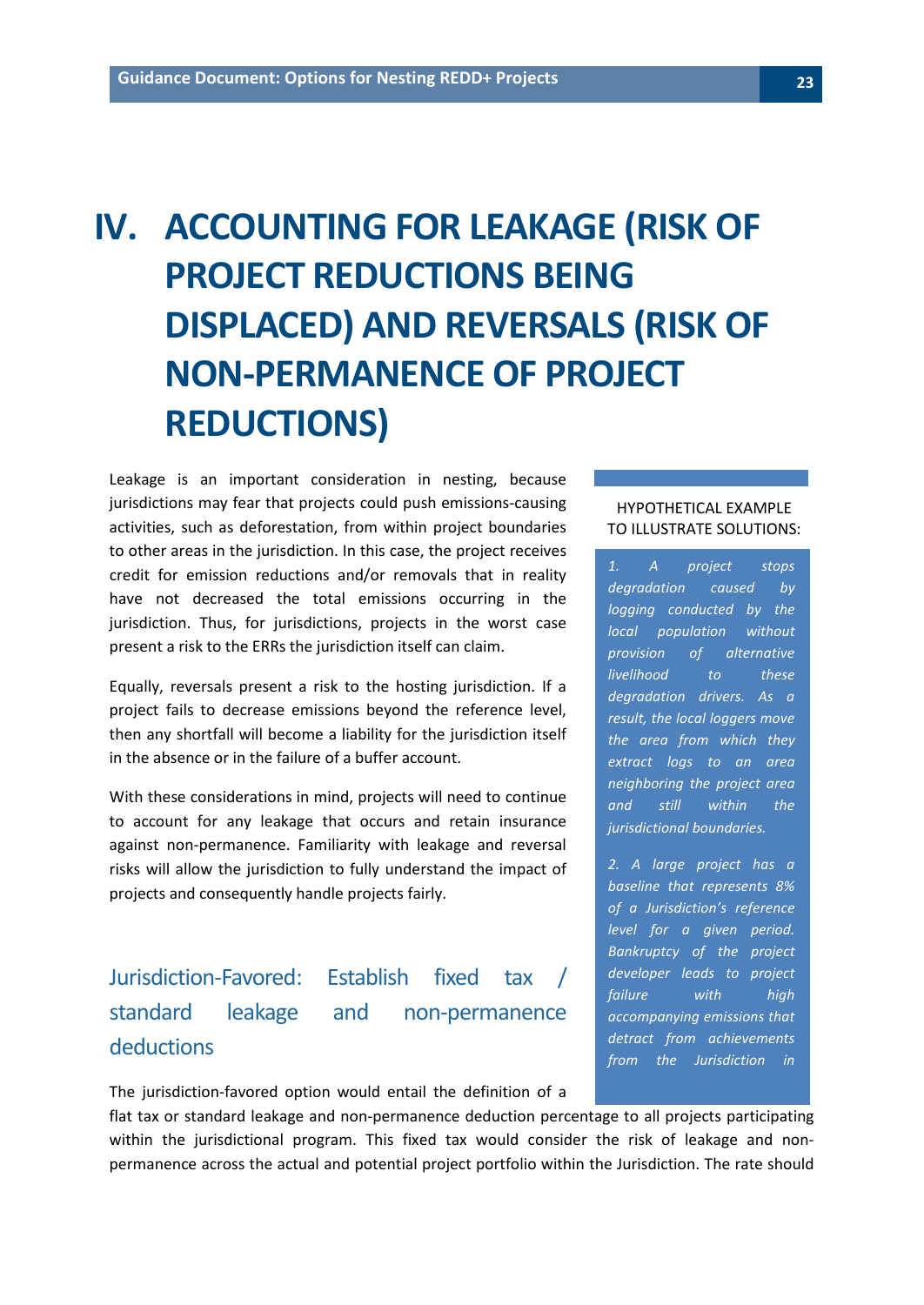be revised as needed (e.g. with establishment of new projects, based on changes in jurisdictional circumstances, during jurisdictional baseline renewal, etc.).

Establishing flat taxes seems simple, but could discourage projects from managing and mitigating leakage, and could thus bring additional risks of reduced performance at the jurisdictional level. In solution, the jurisdictional government could establish complementary rules to ensure that projects carry out activities to reduce the likeliness of displacements or reversals, or even define differentiated deductions based on the degree of implementation of such measures.

In the hypothetical example, the jurisdiction has defined a flat buffer rate of 40% for projects with no leakage mitigation activities and 30% for projects with such activities. This accumulation in the buffer across all projects would have to cover the leakage from projects and the risk of project failure. The number of projects registered and the number of emission reductions and/or removals accumulated prior to any failures will be critical to the success of this approach.

#### **IMPLEMENTATION STEPS: JURISDICTION PROJECTS** Assess risk of leakage and non-permanence from projects within the actual and potential portfolio in the jurisdiction. This assessment should consider the project's own self-assessments in project documentation as well as conservative estimations by the jurisdiction of realistic worst case scenarios Define, with inputs from key stakeholders, a fixed tax / leakage and non-permanence deduction percentage Revise as needed (e.g. new assessments of portfolio risk, change in jurisdictional circumstances, at jurisdictional baseline - Communicate clearly with the jurisdiction all self-assessments of leakage and nonpermanence risks with justifying evidence Provide feedback on jurisdictional defined fixed tax / leakage and non-permanence deduction percentage. Appeal rates with contrary evidence if needed Apply fixed tax / leakage and nonpermanence deduction percentage to all emission reduction claims

### <span id="page-23-0"></span>Project-Favored: Do not account for project leakage or reversal risk

The simplest solution is not to account for project leakage or reversal risks.

renewal, etc)

Projects' not accounting for leakage will represent a risk in terms of atmospheric integrity as full jurisdictional accounting will capture emissions leaked by projects. Project (and jurisdictional) leakage is objectively very hard to measure. Some projects will actually have a positive spillover effect (i.e. "positive" leakage), rather than (negative) leakage. Further, in most cases project leakage will not be a significant source of emissions at the jurisdictional scale. However, there is a risk that leakage from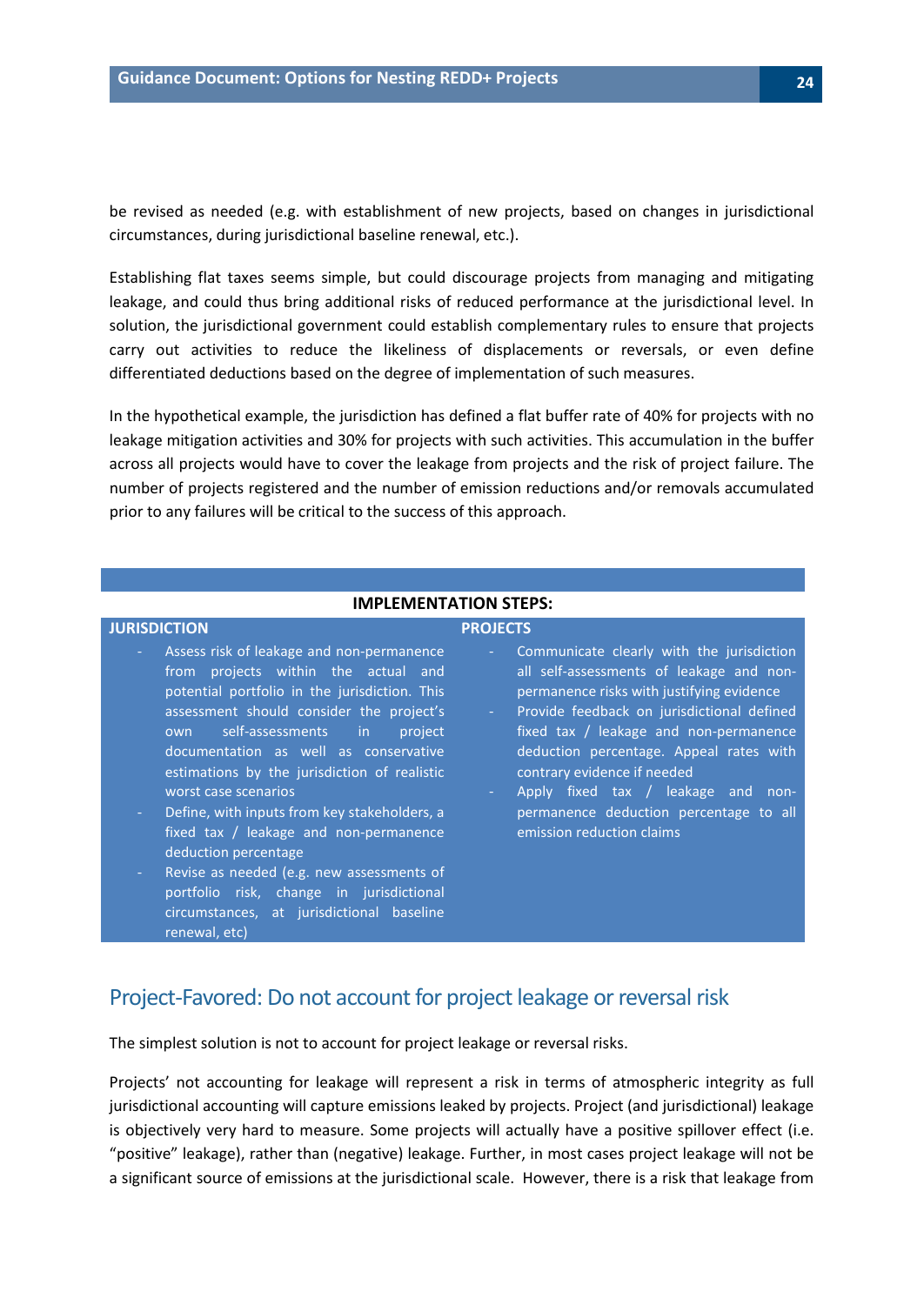projects could negatively impact jurisdictions and as such criteria for acceptable project designs should include measures to minimize the risk of leakage. Projects may also not favor this approach as it may undermine their credibility.

Failing to consider reversal risks likely is more problematic for jurisdictions. The greatest risks are likely to be project failure for administrative, financial or environmental reasons. Risks of project failure can be decreased through project registration requirements to demonstrate long-term viability, and environmental catastrophes are likely similar with and without a project. Yet there is little protection for the jurisdiction in the absence of some surety delivered from the project to the jurisdiction.

The need for surety likely pushes either a flat or variable tax or deduction as the most reasonable solution.

#### **IMPLEMENTATION STEPS:**

#### **JURISDICTION PROJECTS**

- Develop project design criteria for leakage minimization and mitigation, and for maximization of positive spill-over effects
- Develop project registration criteria to assure viability of registered projects
- At project registration assess project design and require changes where potential leakage is not sufficiently considered
- Develop and maintain regulatory tools that can identify projects that are leaking emissions and apply penalties
- Demonstrate sound project structure and long term viability
- Apply jurisdictional requirements on project design to minimize and mitigate leakage
- Continually monitor leakage proxies and update leakage mitigation measures as necessary

## <span id="page-24-0"></span>Mutually-Beneficial: Variable deductions based on risks of leakage and nonpermanence

The mutually-benefical option would require that jurisdictions (in partnership with projects) develop systems and calculations to determine deductions relative to risk of leakage and non-permanence. Such an approach would encourage projects to design structures and practices to minimize deductions and therefore maximize the benefit to the both the jurisdiction and the atmosphere.

For leakage, the deductions in emission reduction credits that projects will have to provide to jurisdictions could be calculated using approved approaches in existing methodologies (e.g. VCS or CDM).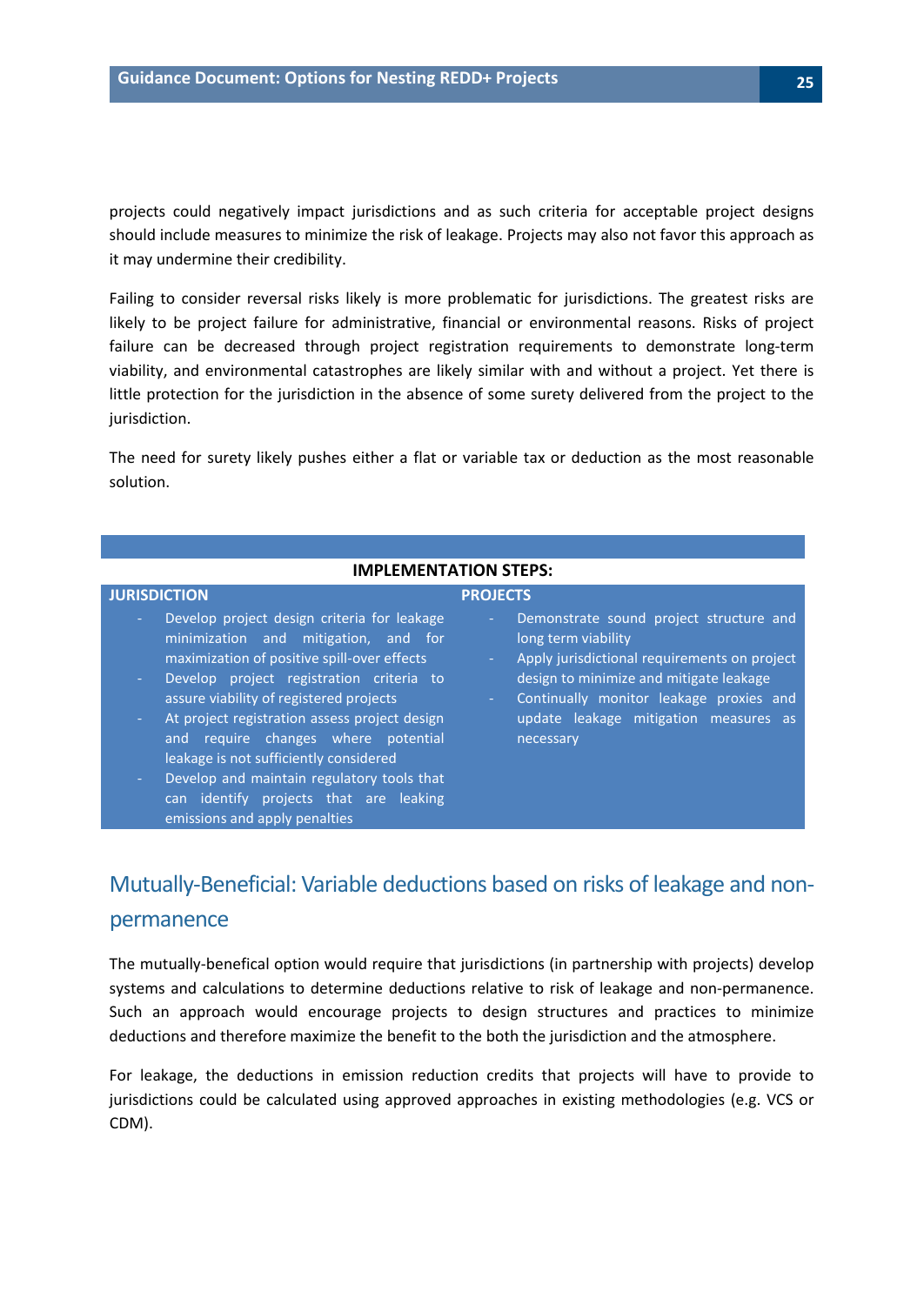For reversals, a project could be required to calculate a permanence buffer proportion using approved tools (e.g. the VCS Non-Permanence Risk Tool) that would be held as a form of insurance.

In hypothetical example 1, the lack of alternative livelihood provision by the project leads to an expectation of high risk of leakage. The methodology directly calculates leakage of 39% during the first monitoring period; this proportion is then deducted from the project's emission reductions and/or removals. In hypothetical example 2, the assessment of the project's internal risk using the VCS AFOLU Non-Permanence Risk Tool<sup>[5](#page-25-0)</sup> is 23%. Subsequently 23% of ERRs are retained in a buffer account. The pooled buffer account would be used to cover previously issued ERRs at the time of the project reversal.

#### **IMPLEMENTATION STEPS:**

#### **JURISDICTION PROJECTS** At project registration assess project documentation on leakage and nonpermanence risks, accepting or rejecting leakage mitigation plans and proposed buffer deduction proportions At each MRV period, assess leakage and require credit reductions by the project. event

- Incorporate leakage credits in the Jurisdictional ERRs estimation at each MRV period.
- At each MRV period, place agreed proportion of credits in a buffer account. Retain non-permanence buffer credits and use across the project portfolio whenever complete or partial project failure is recorded

 $\overline{\phantom{a}}$ 

- Estimate ex-ante leakage and nonpermanence as required by the jurisdiction
- Estimate and communicate project ex-post leakage, where relevant, at every MRV

<span id="page-25-0"></span><sup>5</sup> http://www.v-c-s.org/sites/v-c-s.org/files/AFOLU%20Non-Permanence%20Risk%20Tool,%20v3.2.pdf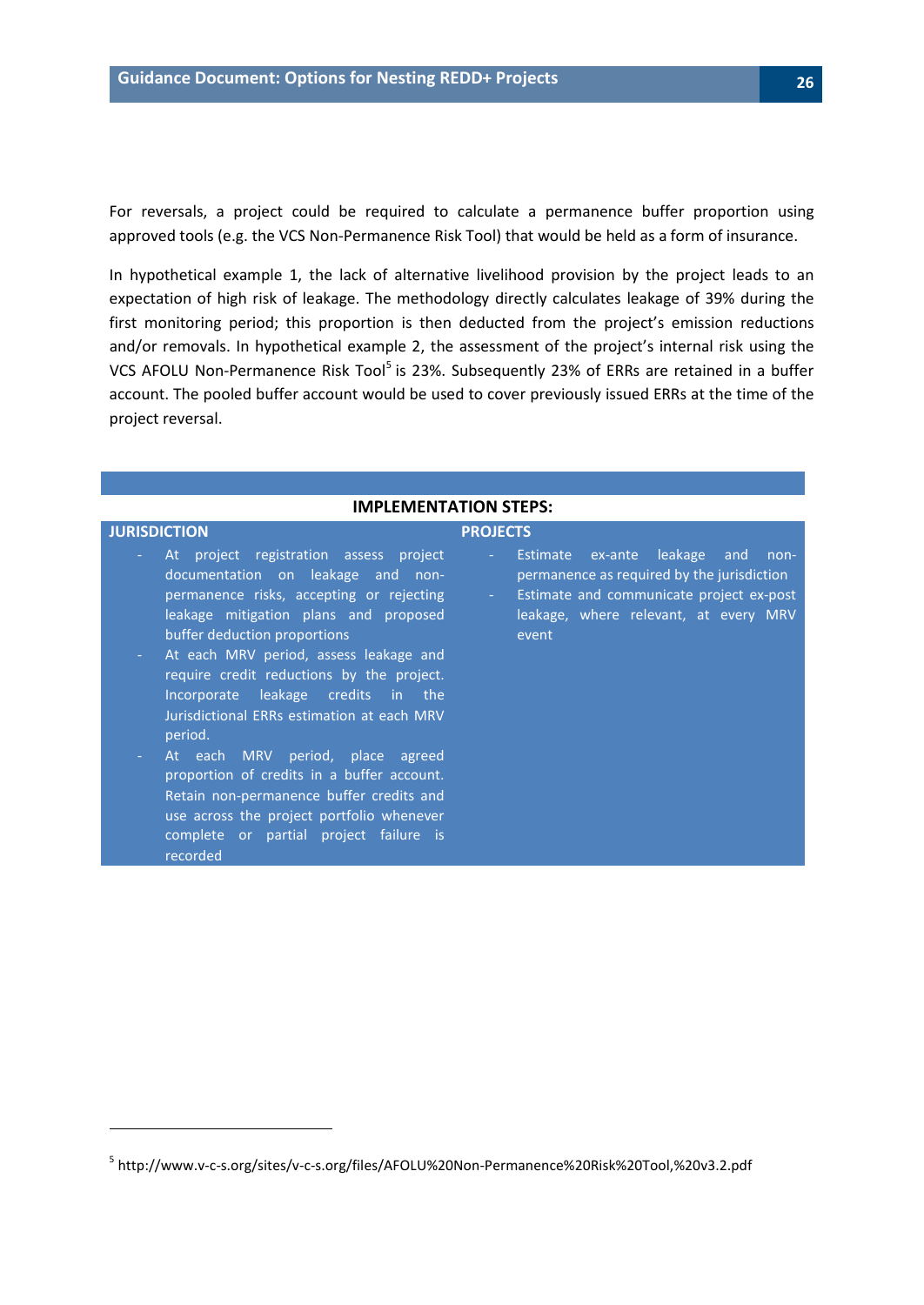## <span id="page-26-0"></span>**V. GRANDPARENTING**

Given the differences in accounting approaches between projects and jurisdictional programs, the transition from standalone project to nested project represents a critical accounting issue.

In the majority of cases, projects will have agreements or at least understandings with investors, buyers, and local stakeholders and communities on emission reduction accrual based on the original accounting approaches.

A very rapid transition will thus cause significant financial problems for projects. On the other hand, a very slow transition opens up an extended window under which jurisdictions will struggle to reconcile results between scales and may believe they are over crediting subsets of the total jurisdictional area, and thus not equitably distributing credits to the remaining areas.

## <span id="page-26-1"></span>Jurisdiction-Favored: Require immediate alignment

In the jurisdiction-favored solution, projects would have to nest immediately within the jurisdictional program. This may cause substantial economic hardship for projects, and in many cases project failure, due to commitments made to investors, partners, and beneficiaries. Failed projects would be unable to make good on their commitments to local communities and indigenous groups, leading to negative perceptions of REDD+ efforts in these communities and ultimately in the international community.

In the hypothetical example, the project has to accept the immediate drop in claimable emission reductions and/or removals. If they are unable to do so, the project will cease.

#### HYPOTHETICAL EXAMPLE TO ILLUSTRATE SOLUTIONS:

*In this hypothetical example, the project in jurisdiction X has an existing baseline equal to 50 ha of deforestation a year across its 500 ha.* 

*The baseline for the project as determined by the jurisdiction will be 38.75 ha /year.* 

*In addition, the project included all pools while the jurisdiction only accounts live tree biomass (above and belowground). The exclusion of dead wood, litter and soil results in 23% lower ERRs for the project.*

*The project, once aligned, has a baseline rate of deforestation that is 37.5% of the original, with a further drop of 23% due to the inclusion of fewer measurement pools. The net result is annual ERRs that are 29% of those expected under the original project planning.*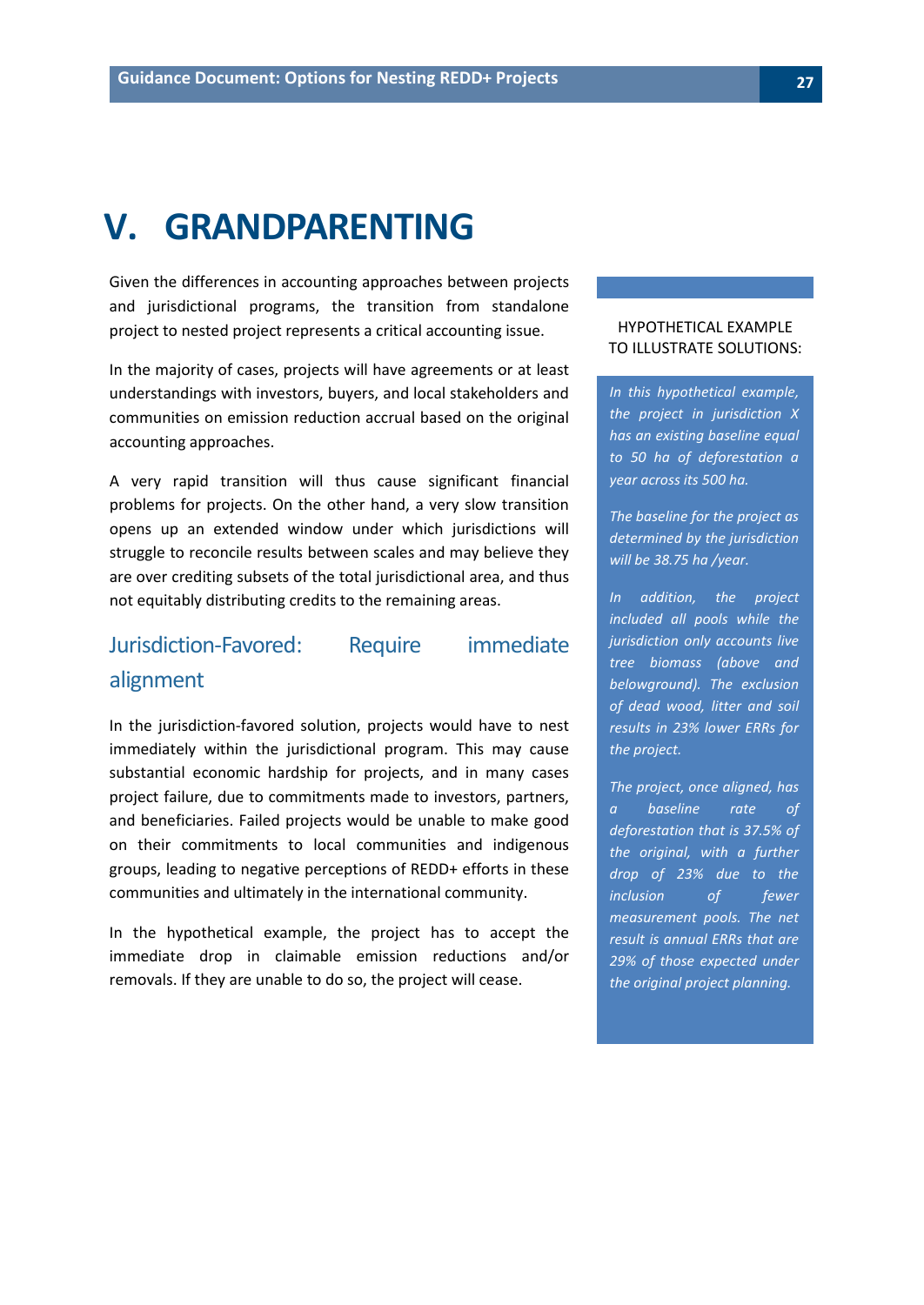| <b>JURISDICTION</b><br><b>PROJECTS</b><br>Lay out clearly the full requirements for<br>iurisdictional<br>standards<br>Examine<br>$\sim$<br>٠<br>projects<br><b>Provide</b><br>registration<br>design)<br>and<br>steps<br>for<br>$\sim$<br>immediate alignment<br>$\sim$ | <b>IMPLEMENTATION STEPS:</b> |                                                                                                                                                                                                 |
|-------------------------------------------------------------------------------------------------------------------------------------------------------------------------------------------------------------------------------------------------------------------------|------------------------------|-------------------------------------------------------------------------------------------------------------------------------------------------------------------------------------------------|
|                                                                                                                                                                                                                                                                         |                              |                                                                                                                                                                                                 |
| will lead to project failure<br>Plan for alignment<br>coinciding<br>$\sim 100$<br>registration<br>$\frac{1}{2} \left( \frac{1}{2} \right)$<br>on beneficiaries                                                                                                          |                              | and<br>requirements (ideally in initial project<br>Communicate clearly with the jurisdiction if<br>immediate application of the requirements<br>with<br>Examine and clearly communicate impacts |

### <span id="page-27-0"></span>Project-Favored: Grandparenting following the JNR rules

The VCS JNR Requirements indicate that projects should continue under their existing accounting and baselines until the time of baseline renewal, at which point they should nest fully. This option would foster the continuation of existing projects, as it gives projects time to fulfill previously made commitments and to develop plans for aligning the baseline and mitigation strategies with the jurisdiction. However, this may be up to ten years and as such is likely to be unpopular with jurisdictions.

Were this solution adopted, jurisdictions should likely increase focus on buffer accounts (see Issue 5), as the risk to the jurisdiction would be elevated from partial or complete project failure.

In the hypothetical example, the project is due to renew its baseline 8 years from now. As a result, it retains its existing numbers during these eight years. The impact for the jurisdiction will be that the project will be claiming a disproportionate share of the emission reductions and/or removals for these years.

#### **JURISDICTION PROJECTS**

#### **IMPLEMENTATION STEPS:**

- Lay out clearly the full requirements to which projects will have to comply
- Examine current project baselines and exante ERR estimates to determine risks to jurisdiction of grandparenting period
- Where risk exists, implement a buffer account to shield the jurisdiction and other projects
- Examine the requirements of the jurisdictional program
- Plan for alignment at baseline renewal
- Calculate impacts of alignment on project income and communicate early with all beneficiaries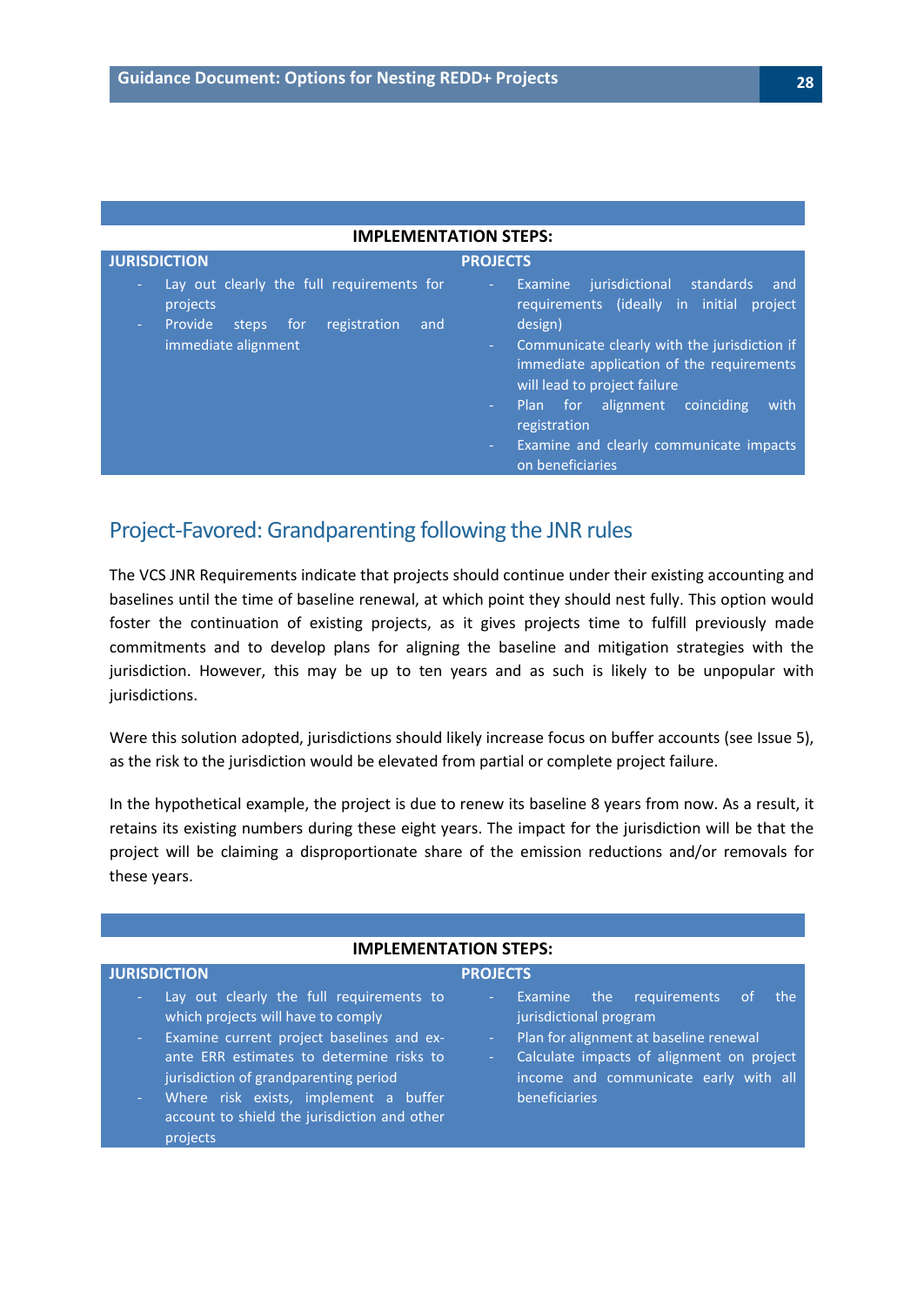#### <span id="page-28-0"></span>Mutually-Beneficial: Fixed period for grandparenting with phase in

Under the mutually-beneficial compromise solution, the original and new nested baselines would be calculated and compared. There would then be a fixed grandparenting period (e.g., 5 years) with a gradual step-down from the original to the new baseline until full nesting is achieved at the end of this period. This alternative gives additional time to projects to complete nesting but safeguards jurisdictions by requiring the immediate start of a transition. It recognizes the early actions promoted by projects and allows projects to continue using their estimated validated baselines as they transition to fully nest their baselines in the jurisdictional reference level. The use of standardized proportional deductions simplifies accounting compared to requiring a gradual adoption of the fully nested standards, which may be difficult to implement and would have irregular accounting impacts through time over the phase-in period. This option thus facilitates the reconciliation of results at the project and jurisdictional levels during the grandparenting period, while also helping the jurisdiction achieve emissions reductions through project actions.

In the hypothetical example, the project would have five years to transition from the project baseline to the jurisdictional-approved baseline. After the project has determined what its new baseline will be once nested, the jurisdiction requires the project to step down to the new baseline in 20% increments over five years. The standalone project baseline is 50 ha per year with an emission factor of 500 t CO<sub>2</sub>/ha, giving a baseline emission of 25,000 t CO<sub>2</sub>/yr. The project baseline allowed under the jurisdictional program is 38.75 ha/yr with an emission factor of 385 t  $CO<sub>2</sub>/h$ a, giving a baseline emission of 14,919 t  $CO_2$ /yr. Thus, using a 20% incremental step-down, the following annual baselines will be applied during the grandparenting period:

- Original  $25,000$  t CO<sub>2</sub>
- Year  $1$  22,984 t CO<sub>2</sub>
- Year 2  $20,968$  t  $CO<sub>2</sub>$
- Year 3  $18,951$  t CO<sub>2</sub>
- Year 4  $16,935 \text{ t } CO_2$
- Year 5  $14,919$  t CO<sub>2</sub>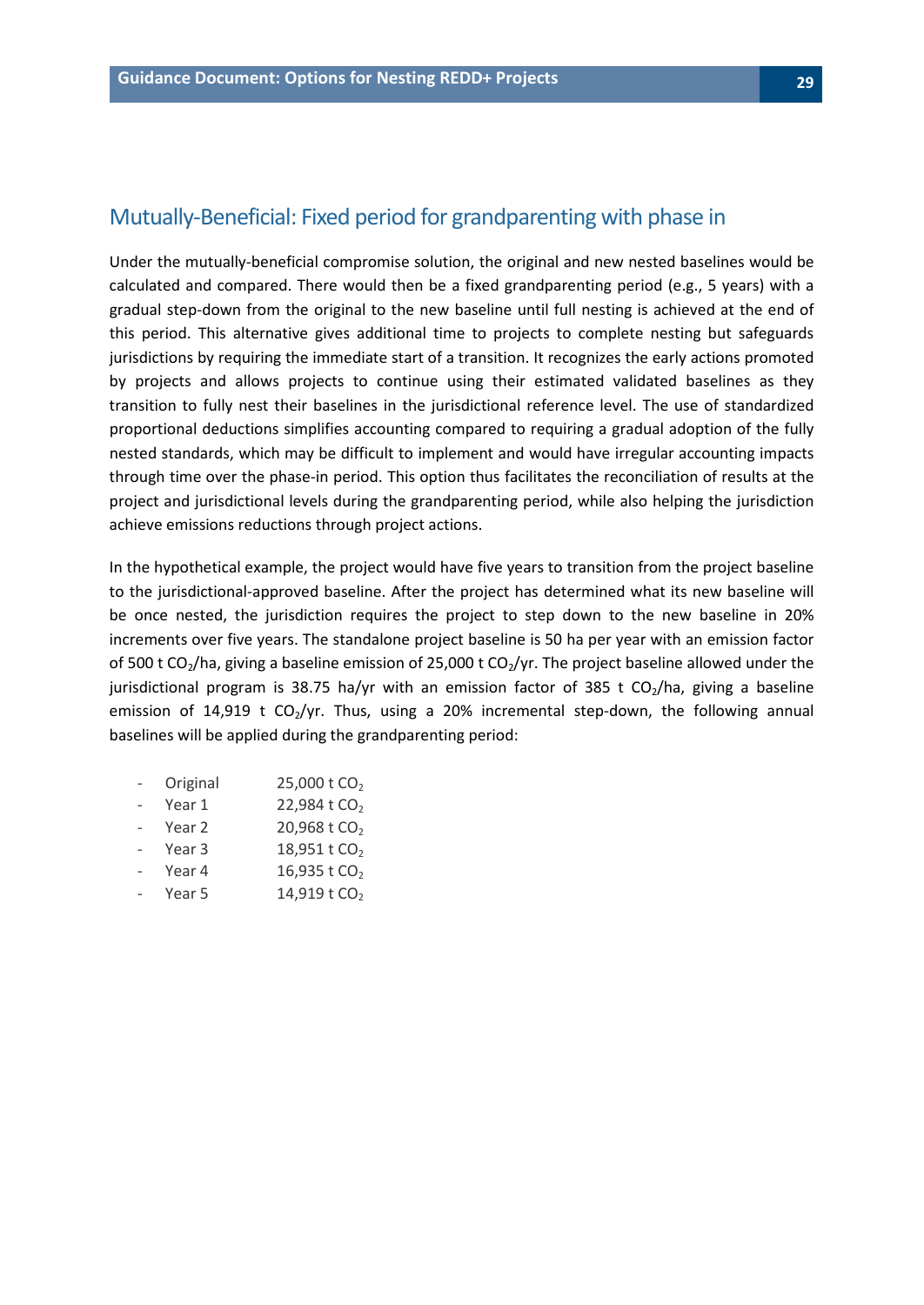#### **IMPLEMENTATION STEPS:**

#### **JURISDICTION PROJECTS**

- Lay out clearly the full requirements to which projects will have to comply including fixed period over which alignment must occur
- Define proportional alignment schedule (e.g. 20% per year over five years)
- Examine current project baselines and exante ERR estimates to determine risks to Jurisdiction of grandparenting period
- Establish a timeline for the integration of projects
- Where risk exists, implement a buffer account to shield the jurisdiction and other projects

- Examine jurisdictional standards and requirements
- Plan for alignment at end of fixed period
- Calculate impacts of alignment on project income and communicate early with all beneficiaries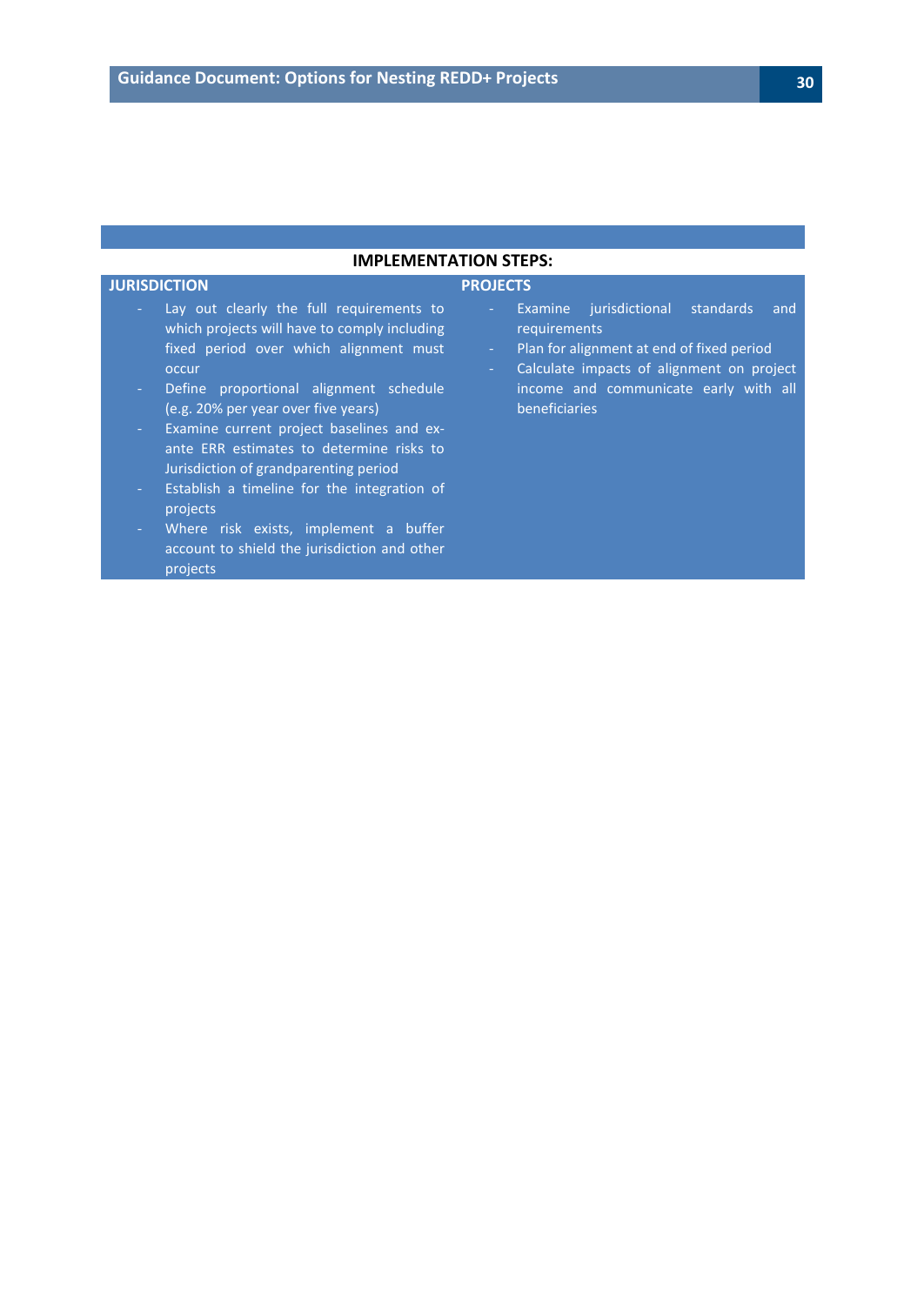# <span id="page-30-0"></span>**VI. CREDITING AND TRADING NESTED PROJECT EMISSION REDUCTIONS AND/OR REMOVAL[S6](#page-30-2)**

#### *Authored by Florian Reimer, Pablo Llopis and Christian Dannecker, The South Pole Group*

When jurisdictions or projects nested within jurisdictional REDD+ programs are also involved in emissions reductions trading, double counting, double claiming and/or double trading of the same emission reductions and/or removals by the project(s) and jurisdiction must be avoided.

All three solutions presented below avoid double counting and maintain environmental integrity of ERRs. They differ in their degree of centralization and approach to benefit distribution. Local contexts will determine which system will appropriately maintain incentives for sustainable forest management at all scales. This section provides only a high-level overview of these options, while future work to expand this guidance may elaborate many of the related benefit sharing options that could be used to reward projects and other actors in a jurisdiction who are effective at reducing emissions, while ensuring harmonized accounting.

#### <span id="page-30-1"></span>Jurisdiction-Favored: Trading exclusively through jurisdiction

 $\overline{\phantom{a}}$ 

In a more centralized approach, the jurisdiction may oversee and control the trading of emission reductions and/or removals from REDD+ in its territory. This option could be structured in a number of ways that may or may not allocate credits to nested projects. Where a jurisdiction seeks to maintain project activities and associated investment, jurisdictions should consider how project activities are rewarded for ERRs achieved, whether through allocation of credits, benefitting from sales of (or results-based payments for) jurisdictional ERRs, or other benefit sharing options.

Such a centralized regulatory approach would require careful avoidance of any infringements of rights of registered REDD+ projects and other landowners that are set out in law. Project proponents are usually registered legal entities in their host countries, ERRs are considered intangible assets in the legal tradition of most countries, and legal systems generally guarantee the right to property of citizens and legal entities. Changes to policies or regulations that affect the possibility of commercializing an asset could be seen as affecting investment and the general business climate of a jurisdiction, beyond pure GHG ERR trading schemes.

<span id="page-30-2"></span> $6$  Note that this is a high-level overview of some of the issues related to crediting and benefit sharing, and it is not comprehensive. VCS and partners may expand this section in the future to provide further guidance on crediting and/or benefit sharing options related to nesting.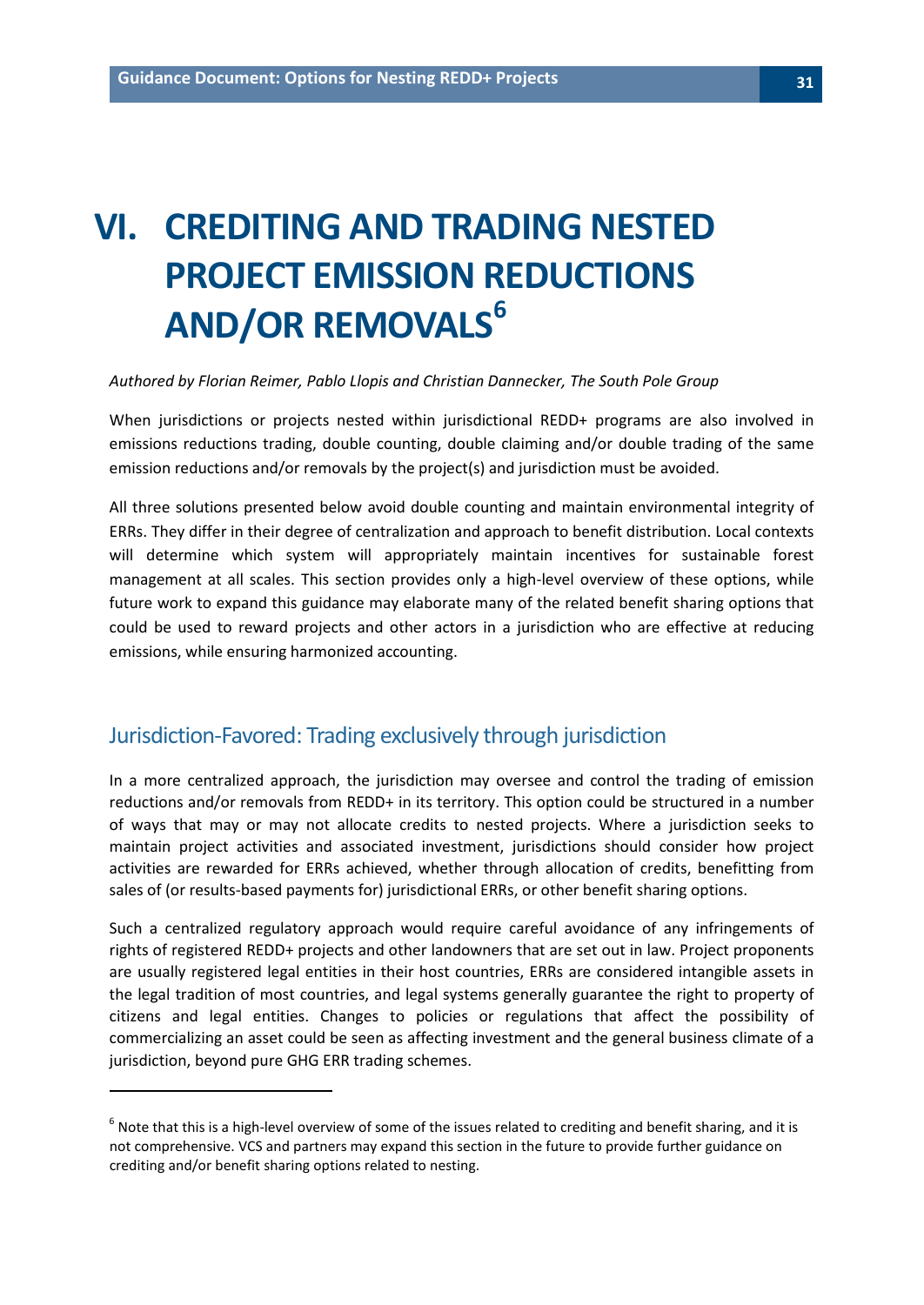Inclusive and early consultation, design and communication on the benefit sharing mechanism is recommended in this solution. A lack of local incentives for sustainable forest management could lead to reversals of previously achieved ERRs.

Considerable technical, social and legal capacities may be required from the jurisdiction to implement this solution in an equitable, efficient and well-performing way.

#### **IMPLEMENTATION STEPS:**

#### **JURISDICTION PROJECTS**

- 
- Organize transactions of verified ERRs
- Organize inclusive and early consultation, design and communication of benefit sharing mechanism
- Regulatory steps on trading responsibility of registered projects
- Regulatory steps against registration of further projects with issuances
- Platform for enabling developing of local, nested activities contributing to REDD+
- Safeguards against policy changes for longterm planning safety of local activities
- Prepare and follow commonly agreed road map on grandparenting into jurisdictional baselines and integrate into jurisdictional monitoring system
- Participate in consultation & design of JNR benefit sharing mechanism

#### <span id="page-31-0"></span>Project-Favored: Parallel trading of ERRs

The project-favored solution allows projects to continue to manage transactions of their own reported and verified ERRs while the jurisdiction manages its own transactions in parallel. The registration of further autonomous projects may be permitted as long they follow the jurisdictional baseline requirements and integrate into the monitoring (as described in the options in the rest of this document).

Where projects are inside a jurisdictional REDD+ program, and are registered in external GHG programs that will allow them to monitor, report, verify and trade ERRs, it is paramount to avoid the double counting, double claiming and double trading of the same ERRs by the jurisdiction. Where projects are fully nested (i.e., they are using the same (or a consistent) baseline and monitoring system as the jurisdiction), this can be achieved by deducting the expected ERRs resulting from projects from the expected Jurisdictional ERRs, according to estimates listed in the REDD+ project´s registration documents. When reporting jurisdictional ERRs, the actual reported project ERRs from any period overlapping the corresponding jurisdictional monitoring period must be deducted. In case monitoring periods and reporting of projects do not match the jurisdictional timeline, the best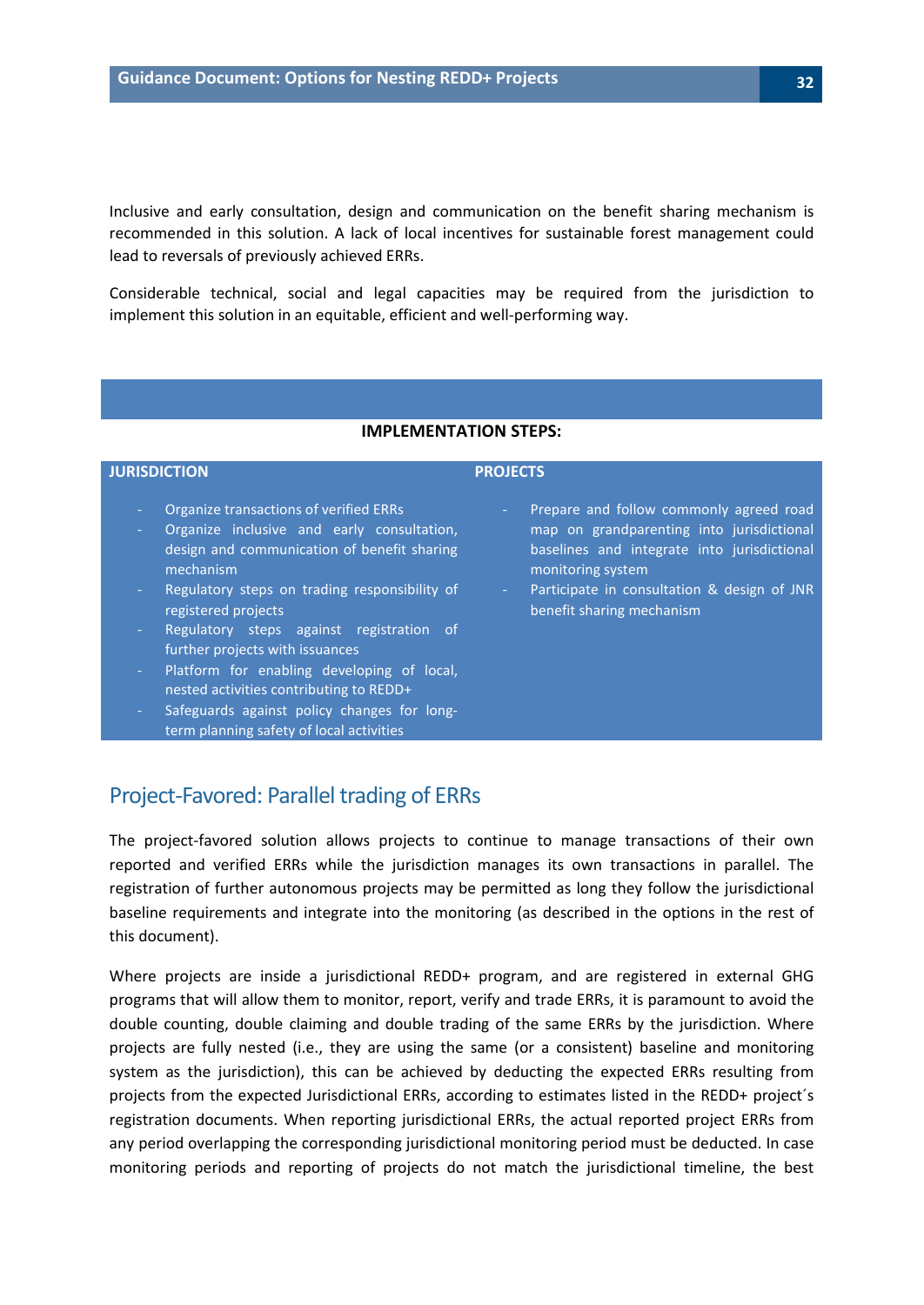estimate should be used and a nesting contingency reserve of jurisdictional ERRs could be created in order to deduct further tCO2e in case of projects reporting higher ERRs than expected. See Section V for further guidance on managing this issue during the grandparenting period.

Overall, ERR performance of registered projects can exceed expectations set out in their project documents. An efficient option to deal with this uncertainty systematically is to create a nesting contingency reserve that will be withheld from any jurisdictional transactions in order to be able to make further deduction to match project ERR reporting. Several approaches and considerations exist to calculate the necessary % of jurisdictional ERRs for the nesting contingency reserve. One jurisdiction, for example, uses 10%. After the reporting of all registered projects is complete and all necessary deductions are made, jurisdictional ERRs previously withheld in the reserve could be transacted.

Such an approach reserves the rights and independence of local REDD+ projects as early movers and allows for opportunity-driven development of local sustainable forest management initiatives. However, it may be useful to set up some sort of commercialization coordination mechanism, that could avoid the risk that projects and jurisdictional programs may be competing for the same ERR transaction demand. Such a mechanism could establish a single focal-point for transacting ERRs from both jurisdictional and project scales.

| <u>HVIF LLIVILIV I ATIVIV JI LF J.</u>                                                                                                                                                                                       |                                                                                                                                                                                                                                   |
|------------------------------------------------------------------------------------------------------------------------------------------------------------------------------------------------------------------------------|-----------------------------------------------------------------------------------------------------------------------------------------------------------------------------------------------------------------------------------|
| <b>JURISDICTION</b>                                                                                                                                                                                                          | <b>PROJECTS</b>                                                                                                                                                                                                                   |
| Organize transactions of verified ERRs<br>٠<br>Consider organizing a a commercialization<br>÷<br>coordination mechanism<br>Clearly communicate on requirements for<br>$\sim$<br>permission to develop further local projects | Organize transactions of verified project<br><b>ERRS</b><br>commercialization<br>Participate<br>$\mathsf{in}$ .<br>coordination mechanism, where used<br>Openly and early communicate on further<br>development of local projects |

#### **IMPLEMENTATION STEPS:**

## <span id="page-32-0"></span>Mutually-Beneficial: Parallel trading of ERRs for existing projects, but new projects trading exclusively through jurisdiction

Under the compromise solution the trading responsibility of already registered projects is maintained, but regulatory steps are taken by the jurisdiction in order to not permit the registration of further autonomous projects with own issuances and trading activities. Further local activities contributing to the objectives of REDD+ would be closely coordinated with the jurisdictional program and receive resources for implementation and opportunity cost compensation of local land users through a jurisdictional benefit distribution mechanism.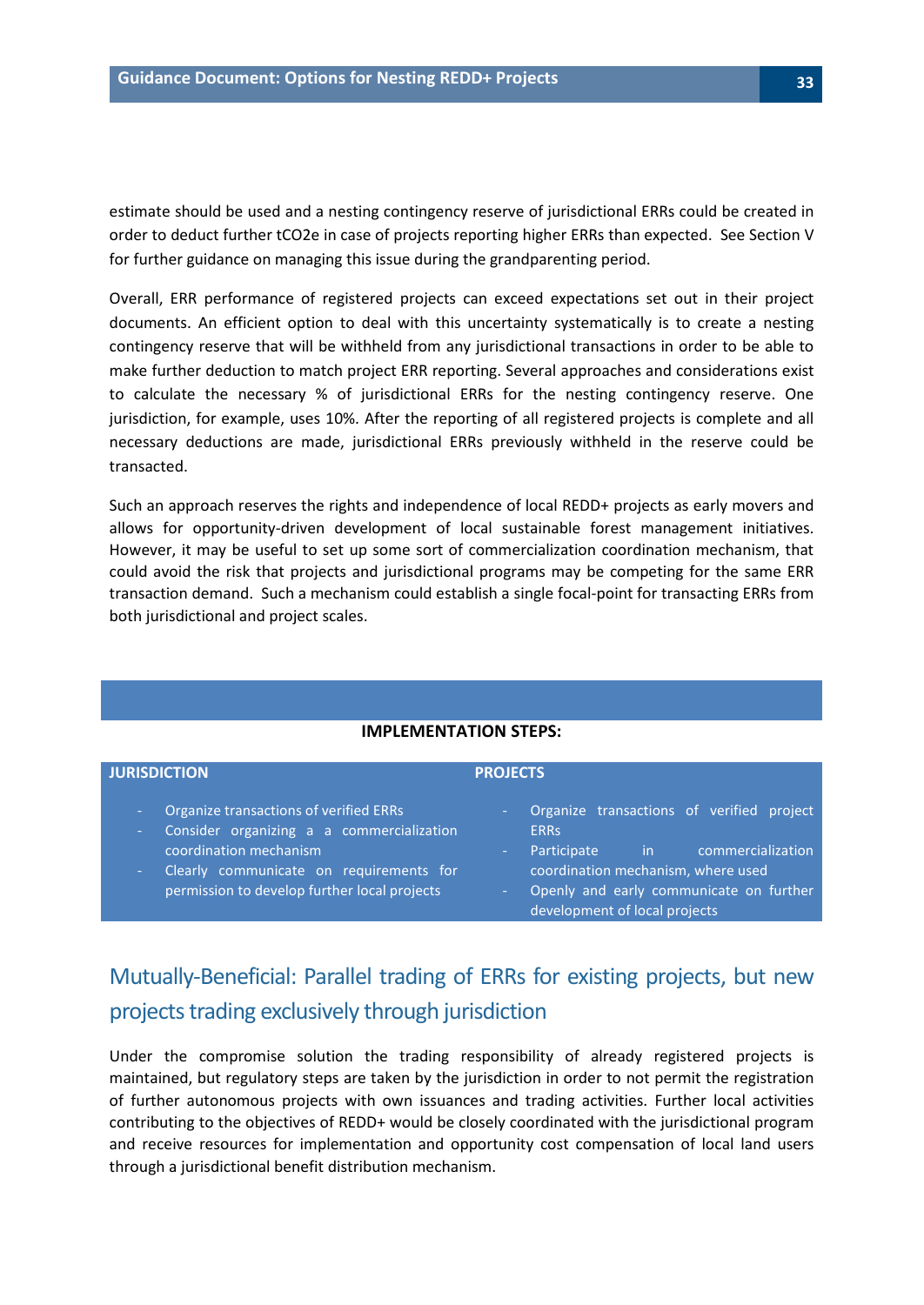The advantage of this solution would be respect towards the rights and independence of local REDD+ projects as early movers, while at the same time limiting the necessity to deduct ERRs. Future local initiatives contributing to REDD+ already start as completely nested components of the jurisdictional program, facilitating integration, scaling and replication.

Risks of this approach are that without a commercialization coordination mechanism, the early mover projects and jurisdictional programs could enter a competition for the same ER transaction demand.

For local activities without own issuances, the benefit sharing mechanism is essential to being able to provide local incentives to sustainable forest management. A not well-balanced or instable benefit sharing mechanism could provide disincentives for activities who require a long planning horizon of several years or even decades while jurisdictions are subject to policy changes.

#### **IMPLEMENTATION STEPS:**

#### **JURISDICTION PROJECTS**

- Organize transactions of verified ERRs
- Consider organizing a commercialization coordination mechanism with registered projects
- Regulatory steps against registration of further projects with issuances
- Platform for enabling developing of local, nested activities contributing to REDD+
- JNR benefit sharing mechanism design, including consultation and coordination
- Safeguards against policy changes for longterm planning safety of local activities
- Organize transactions of verified project ERs
- Participate in commercialization coordination mechanism, where used